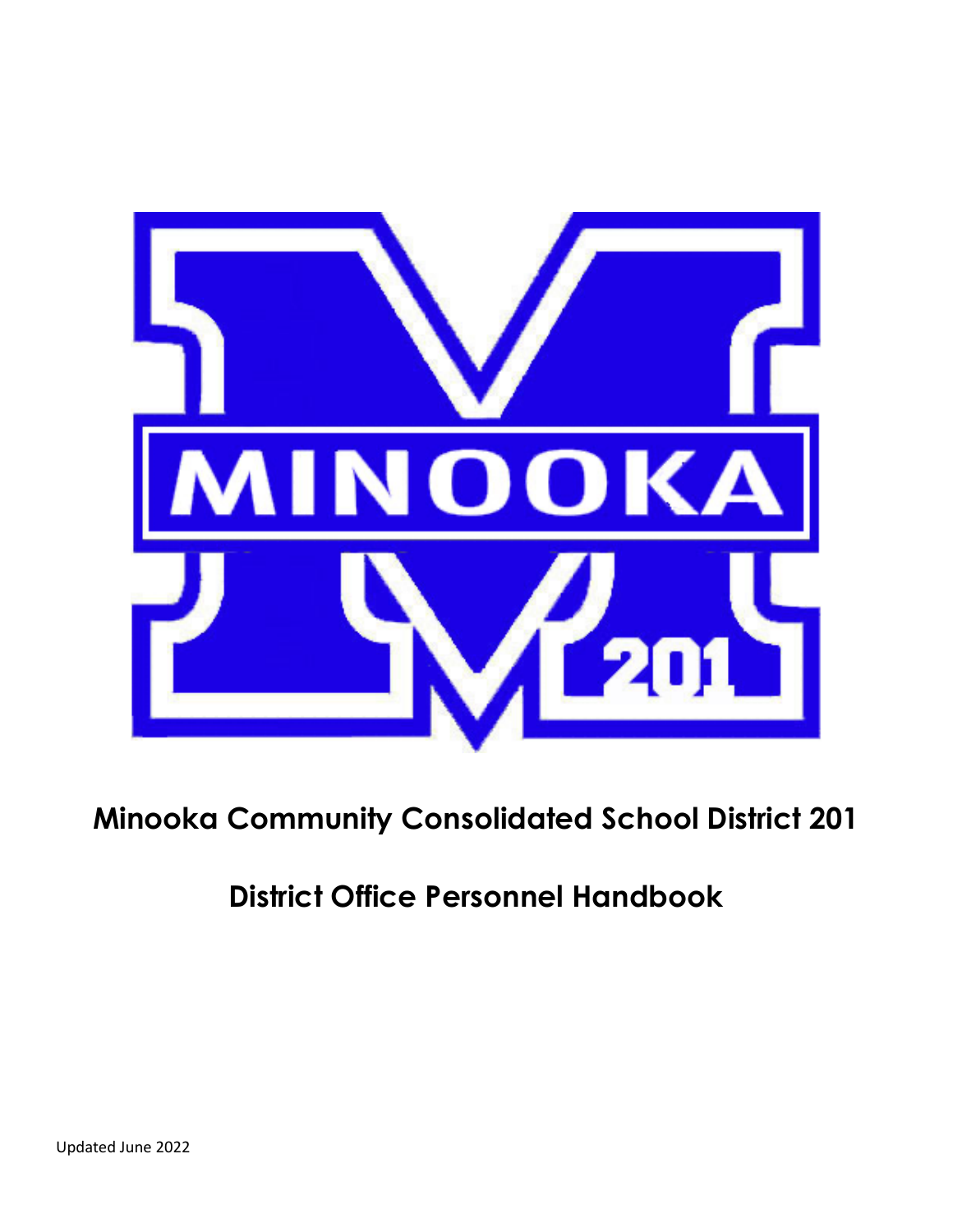# **TABLE OF CONTENTS**

| <b>INTRODUCTION</b>                                   | 3 |
|-------------------------------------------------------|---|
| <b>DEFINITIONS</b>                                    | 4 |
| <b>Full Time</b>                                      |   |
| <b>Part Time</b>                                      |   |
| <b>WORKING CONDITIONS</b>                             | 4 |
| <b>Work Day</b>                                       |   |
| <b>Summer Hours</b>                                   |   |
| <b>Flex Time</b>                                      |   |
| Overtime                                              |   |
| <b>Severe and Inclement Weather</b>                   |   |
| <b>Personnel Files</b>                                |   |
|                                                       |   |
| <b>TRANSFERS</b>                                      | 5 |
| <b>Voluntary Transfer</b>                             |   |
| <b>Involuntary Transfer</b>                           |   |
| <b>Posting of Vacancies</b>                           |   |
| <b>EMPLOYEE RIGHTS</b>                                | 5 |
| <b>Seniority and Reductions in Force</b>              |   |
| <b>Employee Dismissal Procedures</b>                  |   |
|                                                       |   |
| <b>COMPENSATION, BENEFITS, AND RELATED PROVISIONS</b> | 6 |
| <b>Pay Dates</b>                                      |   |
| <b>Health, Dental and Vision Insurance</b>            |   |
| Life Insurance                                        |   |
| <b>Evaluations</b>                                    |   |
| <b>Sick Days</b>                                      |   |
| <b>Personal Leave</b>                                 |   |
| <b>Bereavement Leave</b>                              |   |
| <b>Jury Duty Leave</b>                                |   |
| <b>Workers Compensation Leave</b>                     |   |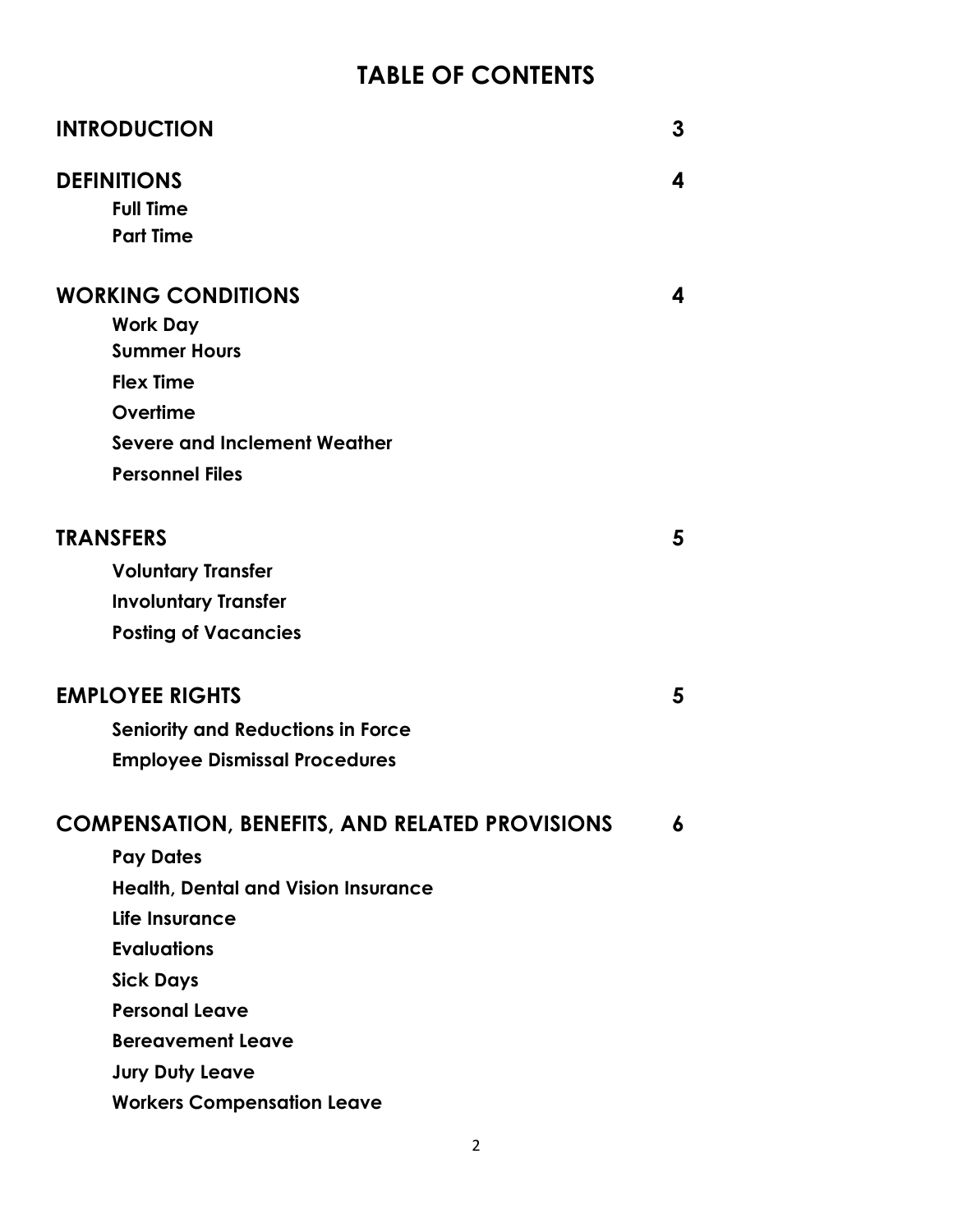**Leave of Absence Without Pay Vacation Leave Other General Procedures Holidays Other Leave Rights Resignation and Retirement Retirement Benefits Final Paycheck**

## **POLICIES AND PROCEDURES 14**

**Equal Opportunity Employer and Minority Recruitment Workplace Harassment Prohibited Sexual Harassment Prohibited Making a Complaint - Enforcement Whom to Contact with a Report or Complaint Pesticide Registration: Hazardous and Infectious Materials Policy on Employee Internet Access and Use Employee Authorization for Internet Access Terms and Conditions of Use Drug and Alcohol-Free Workplace Smoking Prohibited Disciplinary Action Abused and Neglected Child Reporting Confidentiality of Information**

## **ACKNOWLEDGMENT 23**

3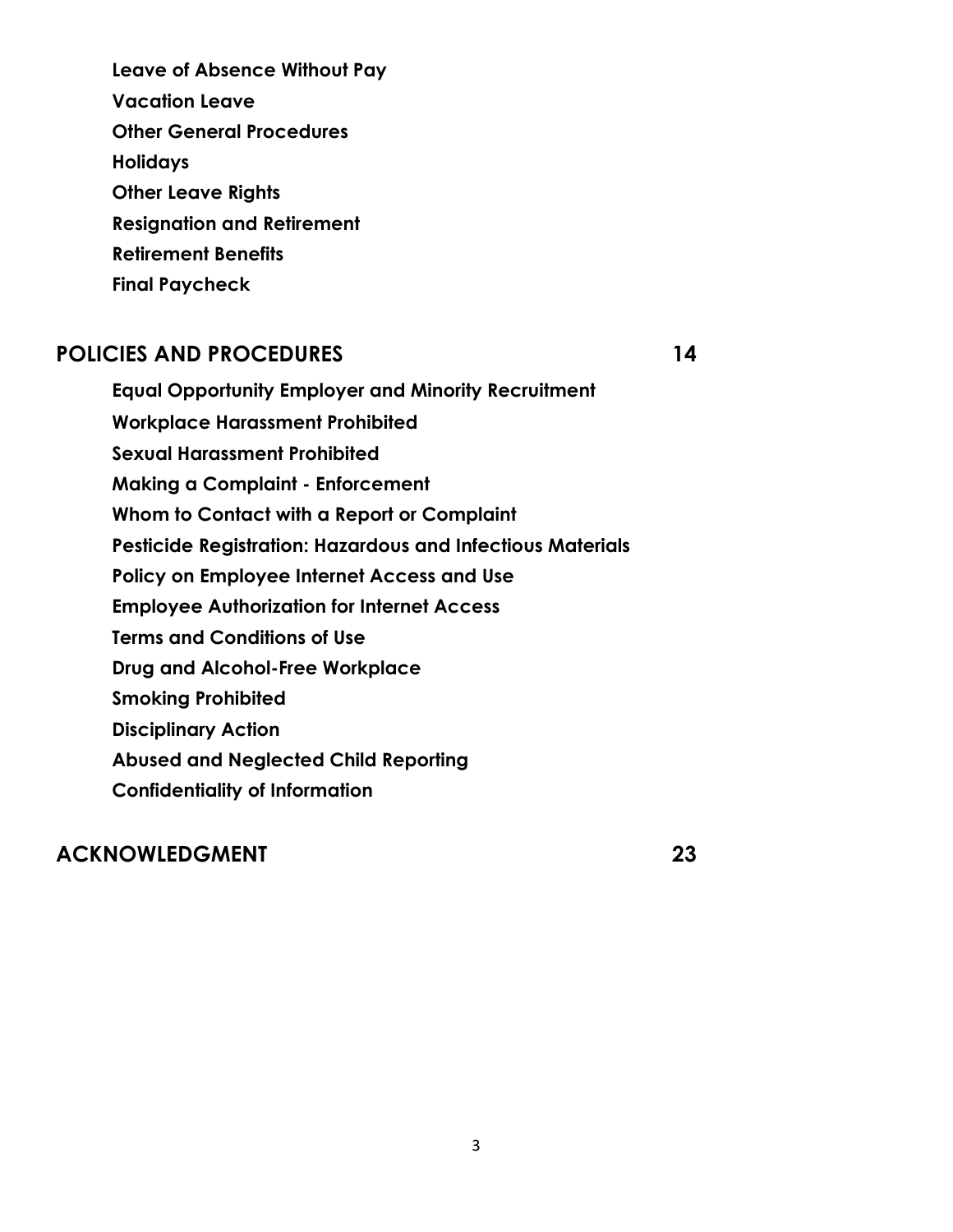## **INTRODUCTION**

This Employee Handbook ("Handbook") was created for the benefit of District Office personnel employed by Minooka Community Consolidated School District #201, who are not members of the Minooka Elementary Support Professionals IEA/NEA, the Minooka Elementary Education Association IEA/NEA, or any other Union/Collective Bargaining Agreement. Specifically, this Handbook was created to provide guidance and information in understanding the benefits and obligations of employment in District 201 for all Non-Administrative District Personnel. Employees eligible for insurance benefits will be provided an insurance benefits overview packet (separate from this document). This Handbook shall serve as a source of information related to Board Policies and Procedures deemed necessary for the effective operation of District 201 and shall provide information regarding many of the benefits provided by the District to District Office Personnel. It is expected that all District Office Personnel will become familiar with the contents of this Handbook and Board policies and conduct themselves accordingly. All Board policies may be found on the District website.

This Handbook supersedes all previously issued Handbooks. The information contained in this Handbook, as may be revised and amended, will regulate District Office Personnel. However, the District reserves the unilateral rights to modify and/or delete any information or provision contained in this Handbook at any time. The District may also alter or rescind any policy or practice, or adopt new policies or practices, at any time, with or without notice. In an emergency or when otherwise deemed necessary to address an area not currently covered by the Handbook, additional information will be provided to District Office Personnel on a supplementary basis regarding changes or new rules and regulations which must be initiated by the District. A District Office Personnel employee's decision to continue employment with the District following publication of this Handbook or any future revisions shall be deemed to constitute the employee's agreement with all such changes.

The contents of this Handbook do not create an express or implied contract of employment. Because District Office Personnel employees are employed on an at-will basis in the District, this Handbook is not intended to alter this at-will relationship. Further, no supervisor or other administrator has any authority to alter or modify, either orally or in writing, a District Office Personnel employee's at-will status.

Although the District encourages that any problems resulting from an interpretation of this Handbook be resolved as close to the conflict as possible, issues which are not resolved may be referred to the Superintendent or designee. If a term or condition in this Handbook is in conflict with any law, the law shall prevail.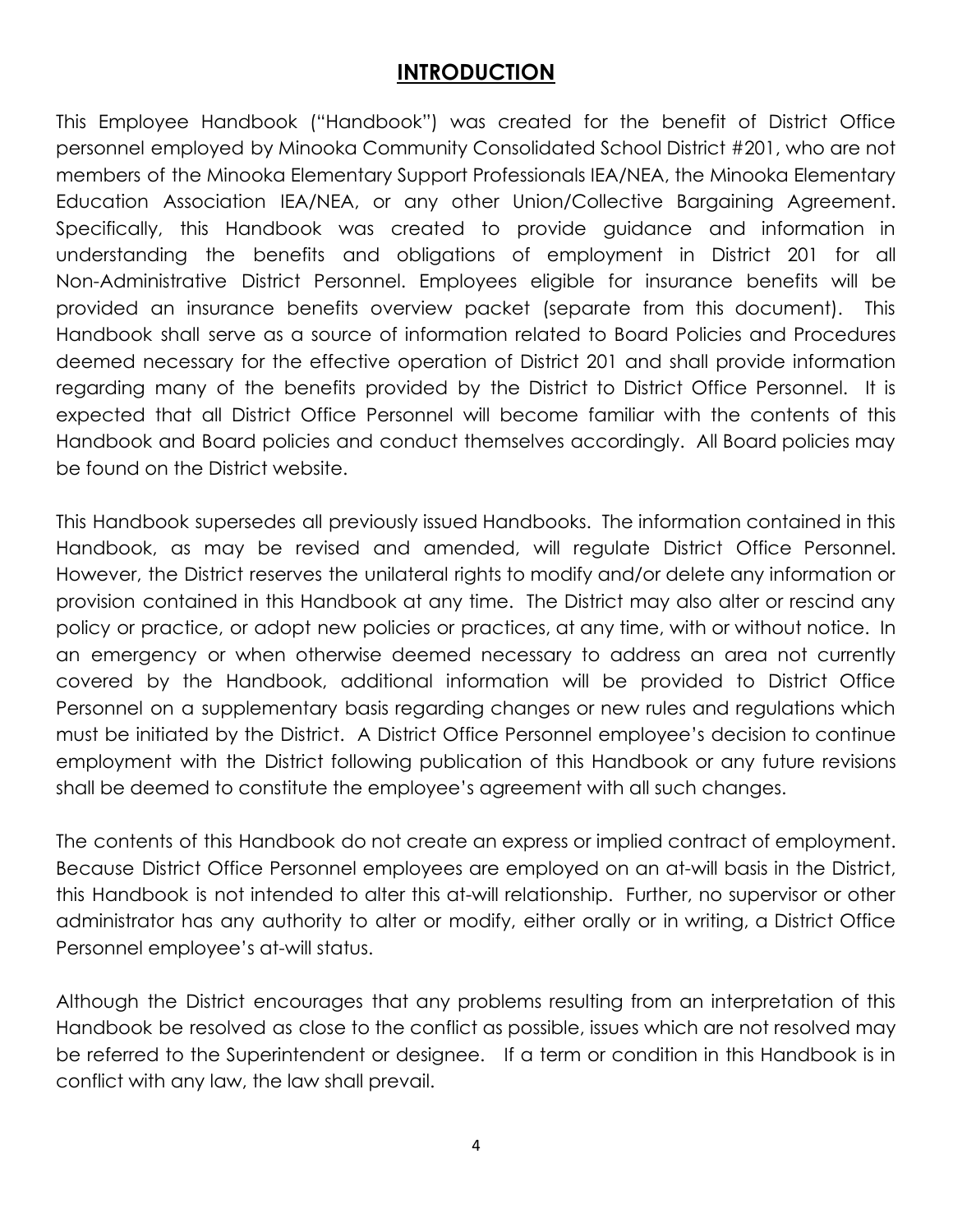## **DEFINITIONS**

**Full-Time** – An Employee shall be considered full-time if he/she is regularly employed 35 or more hours a week.

**Part-Time** – An Employee shall be considered part-time if he/she is regularly employed for less than 35 hours per week.

## **WORKING CONDITIONS**

## **Work Day**

The regular work week consists of five (5) days within a seven (7) day period beginning at 12:00 a.m. Saturday until 11:59 p.m. Friday. The standard work week for full time employees shall not exceed forty (40) hours per week and eight (8) hours per day. Each employee who works 7  $\frac{1}{2}$  continuous hours or longer shall be entitled to a duty free lunch of no less than thirty (30) consecutive minutes in length beginning no later than five (5) hours after the start of the work period. Starting and ending times of employment and lunch scheduling will be established by the employee's immediate supervisor.

The Administration reserves the right under the law to reduce, lengthen or otherwise amend an employee's work year or hours.

#### **Summer Hours**

For twelve (12) month employees, excluding Maintenance personnel, summer hours will consist of a ten (10) hour day, Monday – Thursday. Some flexibility will be allowed to accommodate a less than ten (10) hour day, as long as the employee works a full forty (40) hour work week. Employees working a ten (10) hour day will receive a forty (40) minute duty free lunch. Administration reserves the right to modify these hours. Summer hours may begin the first full 5-day work week following the last day of a 10-month employee's work year and will conclude upon the return of the 10-month employee.

#### **Flex Time**

Flex time is defined as the ability to modify one's work day on a temporary basis and make up the time missed within the same work week. Employees may request flex time of one (1) hour or less, so long as prior approval is obtained from their immediate supervisor, who will coordinate both the time missed and when the time is made up.

## **Overtime**

Overtime may only be worked upon pre-approval of an employee's immediate supervisor. Employees who work unauthorized overtime may be subject to discipline. All overtime worked beyond 40 hours, shall be paid at time and one half the employee's regular hourly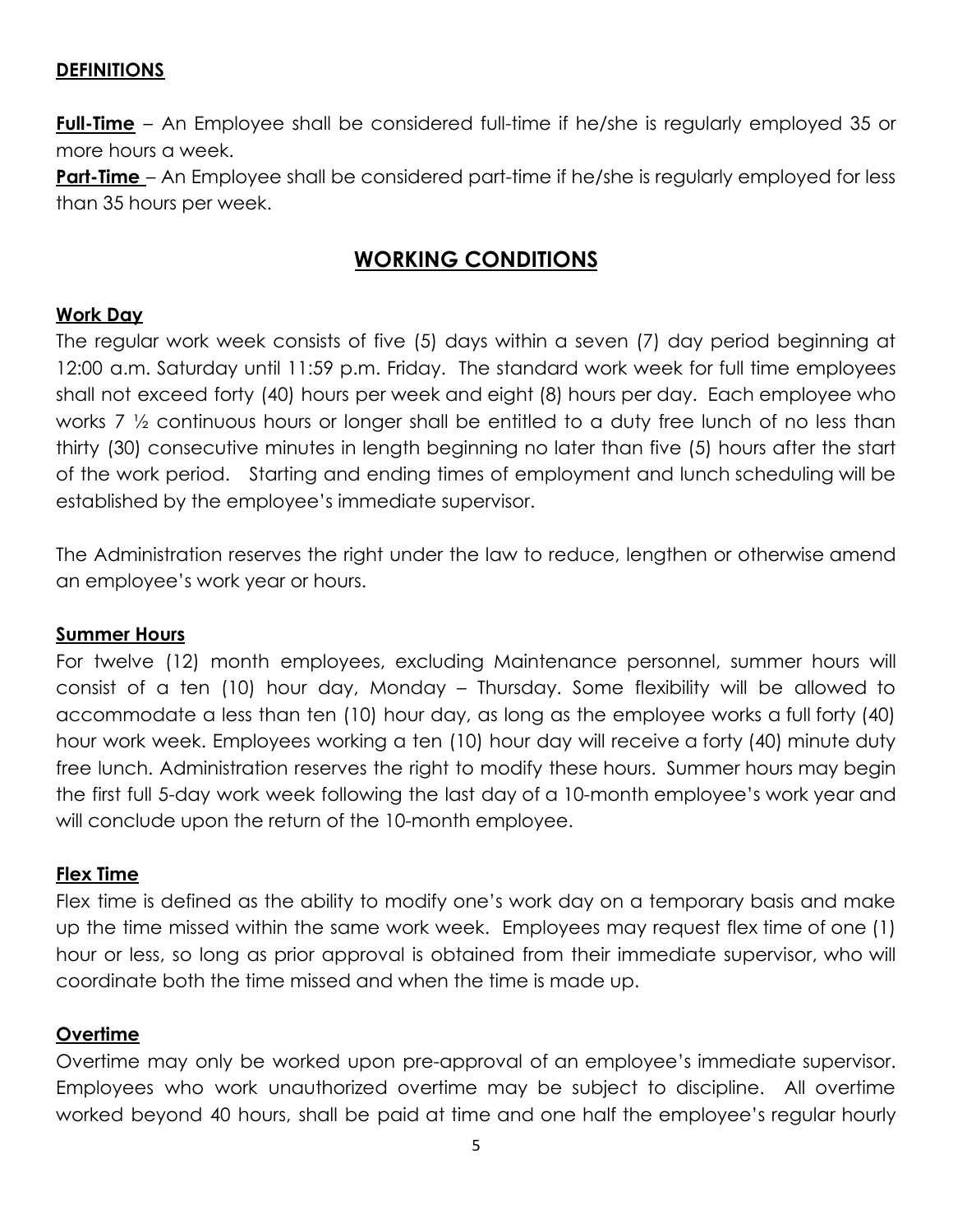rate of pay. Employees may be compensated with "Comp Time" (compensatory time) in lieu of overtime compensation, in accordance with [Board Policy 5:310](https://resources.finalsite.net/images/v1637099695/min201org/h77vlqstrkvs4rm3mbtz/5310_1.pdf).

#### **Severe and Inclement Weather**

When schools are closed for students because of inclement weather, the following expectations shall prevail. All twelve (12) month employees shall be expected to report to work unless otherwise directed by the Superintendent or designee. However, if weather conditions make travel impossible or unusually hazardous they may use a day of accumulated personal business or vacation leave. An employee may, with approval of their immediate supervisor, make up time lost, due to impossible or unusually hazardous travel conditions. Any such makeup work shall be scheduled by the immediate supervisor, in consultation with the employee. Time missed will be made up within one (1) week or an employee can opt unpaid time to cover the time missed.

If the administration should set a delayed start for any or all employees that day shall be considered a full day and does not affect the employees' compensation for the day.

## **Personnel Files**

Pursuant to [Board](https://resources.finalsite.net/images/v1650642558/min201org/fcq26bvejpskrlnnyrpi/5150_1.pdf) Policy 5:150 and state law, an employee shall have the right, upon reasonable notice, to examine his/her personnel file. Employees should contact the Human Resource Office to make such a request. Such review shall be during normal business hours and in the presence of a designated employee of the Board. No employee shall remove any material from a personnel file. Such review shall not be applicable to confidential material, such as recommendations for employment. Upon written request, the Board shall reproduce for the employee one (1) copy of any materials in his/her personnel file, except for any confidential material within 20 working days. The employee shall bear the cost of duplication established at the rate established by the Board for any subsequent request. The employee shall have the right to respond to any material that is put in the personnel file and have his/her response attached.

## **TRANSFERS**

#### **Voluntary Transfer**

Any employee may apply for another position in the District for which the employee is qualified and where a vacancy occurs. Such applications shall be in writing and provided to the Superintendent or designee. If the employee's transfer request is denied, the employee will be given an opportunity to meet with the Superintendent or designee to discuss the reason(s) for the denial of the transfer, upon the employee's request.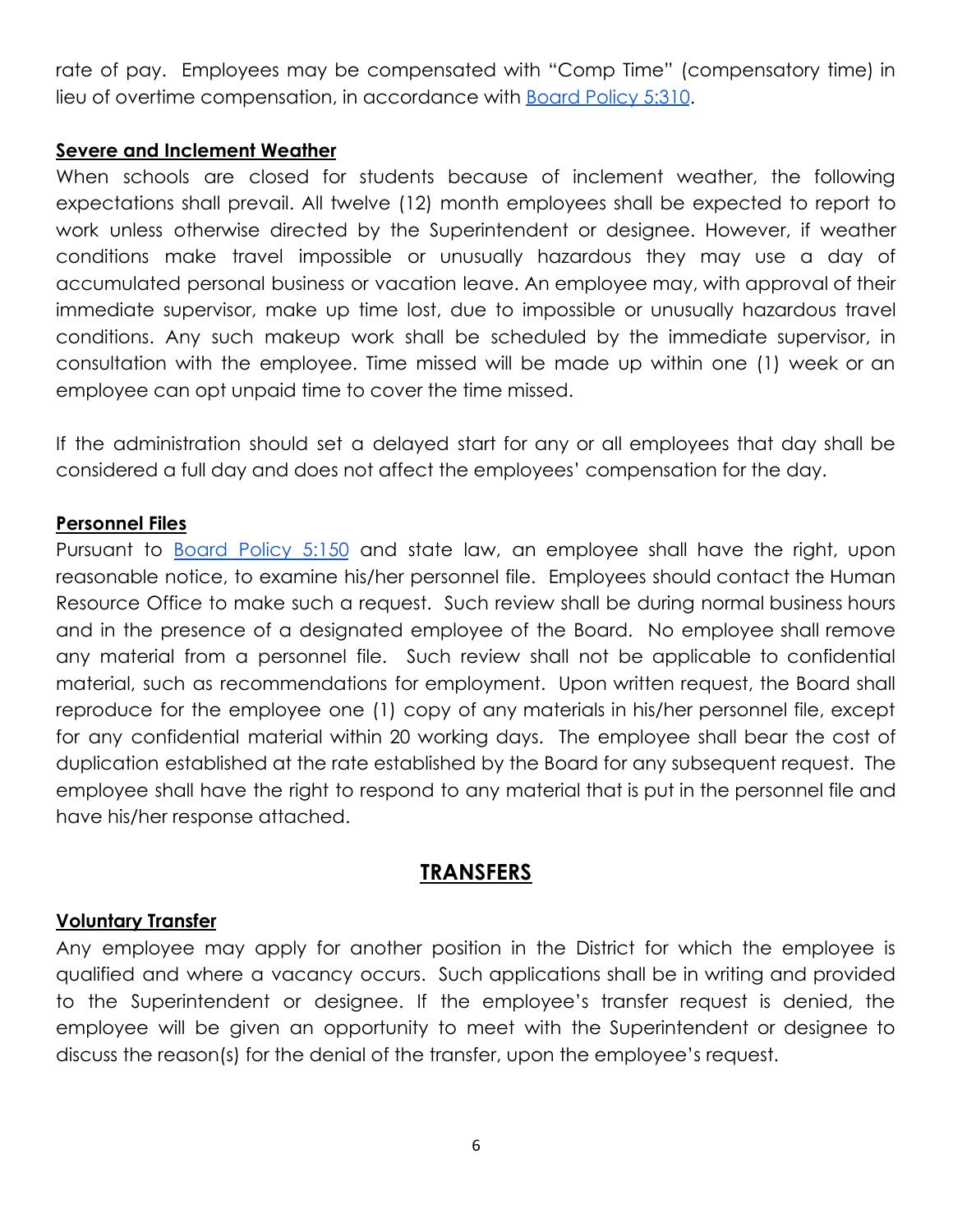## **Involuntary Transfer**

Any employee who is involuntarily transferred will be notified as soon as practical and will be given an opportunity to meet with the Superintendent or designee to discuss the transfer.

## **Posting of Vacancies**

If a vacancy occurs in a position as a result of a resignation, termination, promotion, or new position, such vacancy shall be posted on the employee bulletin boards in all schools for at least five (5) business days except in cases of emergency.

## **EMPLOYEE RIGHTS**

## **Seniority and Reductions in Force**

Seniority shall be defined as the total length of continuous service as either a part-time or full-time employee within a category of position. Seniority shall not be interrupted by approved Board leave, but time on unpaid leave of absence of ninety (90) consecutive days or more shall not count toward the accrual of seniority. Seniority shall be earned and maintained within the District and shall begin with the first working day in such category of position. Part-time employees shall accrue seniority on a pro-rata basis. Seniority will be considered for any person who may be terminated under the reduction-in-force process in accordance with Board Policy and state law. Continuous service shall be interrupted by resignation, retirement, or termination.

## **Employee Dismissal Procedures for Non-RIF Reasons**

The District may terminate a District Office Personnel employee at any time for any or no reason, except as prohibited by state or federal law. Employees who are employed annually or have a contract, or who otherwise have a legitimate expectation of continued employment, may be dismissed: (1) at the end of the school year or at the end of their respective contract after being provided appropriate notice and after compliance with any contractual provisions, or (2) mid-year or mid-contract provided appropriate due process procedures are provided. The Superintendent or designee is responsible for making dismissal recommendations to the School Board consistent with the Board's goal of having a highly qualified, high performing staff.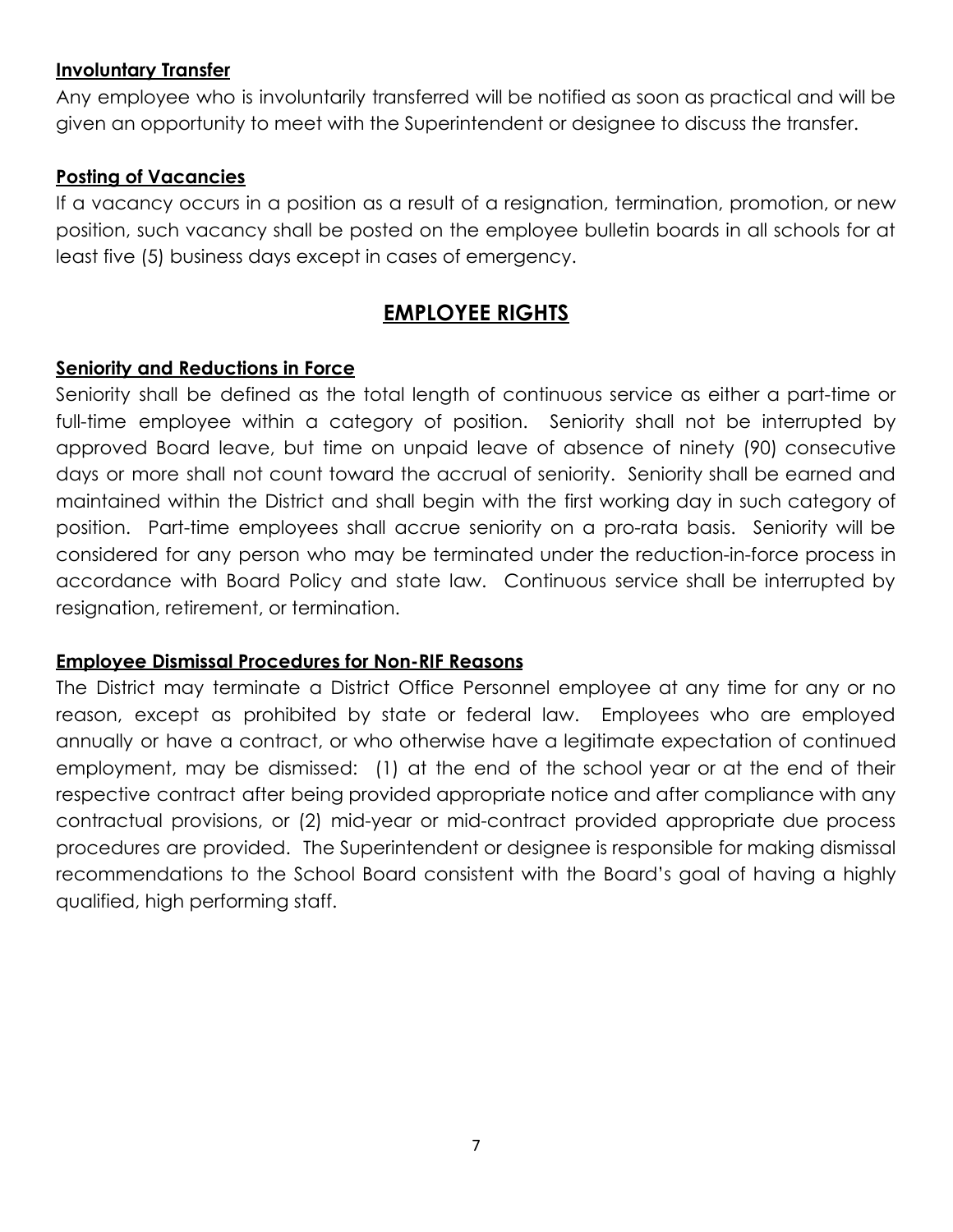## **COMPENSATION, BENEFITS, AND RELATED PROVISIONS**

The Board will determine salary and wages for District Office Personnel. Increments are dependent on evidence of continuing satisfactory performance, as set forth in an employee's evaluation and recommendation of the Administration. Employees eligible for insurance benefits will be provided an insurance benefits packet separate from this document.

## **Pay Dates**

Payroll checks will be issued every other Friday. If a normal pay date falls on a weekend or a legal holiday during the school term, employees shall receive their pay on the last business day prior to the normally scheduled pay date (business day shall be defined as Monday through Friday when the administrative office is open.) During the summer months, when school is not in session, paychecks may be picked up on Thursday at the District Business Office between 9:00 a.m. and 12:00 p.m. or they will be mailed on Thursday afternoon.

## **Health, Dental and Vision Insurance**

The Board of Education and staff shall form an insurance committee to research and discuss Medical, Dental and Vision insurance issues and plans. As long as the District is self-insured, the committee will establish and manage a reserve account. Decisions regarding Medical, Dental, and Vision insurance coverage, including but not limited to: co-payment charges, maintenance of the reserve fund, deductibles, co-insurance charges, insurance premiums, insurance providers and plan types shall be made by the committee and presented to the Board of Education and Associations for final approval, modification, or rejection by no later than December 1 of each insurance year (i.e. calendar year).

For all full-time employees, the Board shall contribute 90% of the full cost of the monthly insurance premiums for Single Medical, Dental and Vision coverage. The balance of the cost of said insurance shall be paid by the employee covered. The Board shall contribute 90% of Family Medical, Dental and Vision coverage for employees hired on or before the 2003-2004 school year. The balance of the cost of said insurance shall be paid by the employee covered.

Hired 2007-2008 or later Employee pays 40% of cost of family insurance and Board pays remaining 60% cost of family insurance for 5 years.

The ACA Cadillac Tax provision is effective January 1, 2018. The tax is a 40% surcharge on the dollar amount that exceeds \$10,500 for single coverage and \$27,500 for family coverage. For example, if the single rate is \$11,500 then the Cadillac Tax would be \$400 per single enrollee (\$1,000 x 40%). If the insurance committee is unable to agree on a plan design that is below the Cadillac threshold then the employees will be responsible for the surcharge.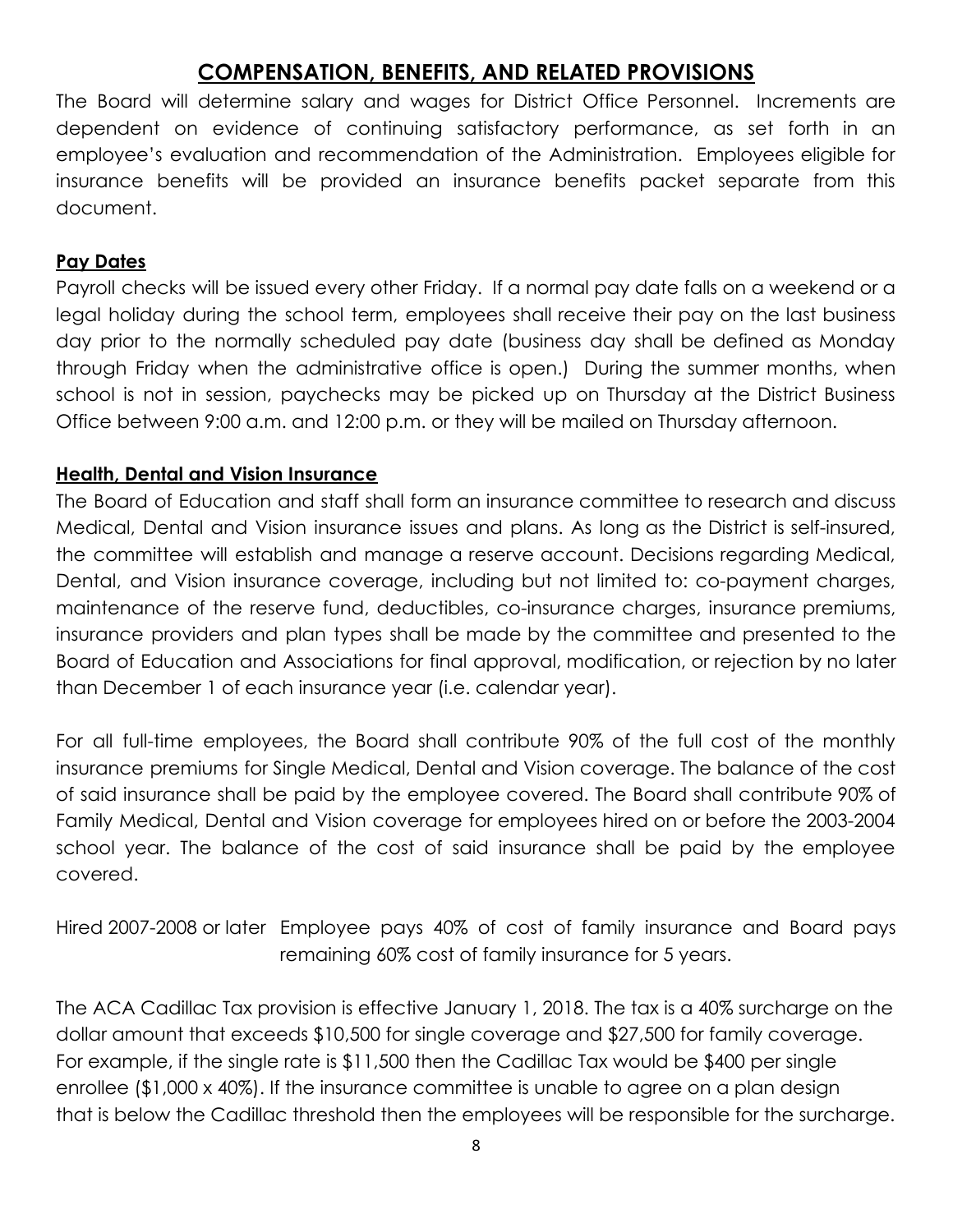In addition the district will provide a plan option that employees can elect to avoid the Cadillac Tax.

\*The Insurance benefits listed above may be subject to change based on the negotiations with Unions associated with Minooka 201.

#### **Life Insurance**

All full time District Office Personnel covered under this handbook shall receive Board paid life insurance in the amount of \$40,000. This coverage terminates upon resignation or termination of said employee.

## **Evaluations**

Each District Office Personnel's job performance shall be evaluated by his/her direct supervisor. The evaluation process includes scheduled annual evaluations, on forms applicable to the job classification, and informal observations. Supervisors shall provide a copy of the completed evaluation to the employee and shall provide an opportunity to discuss it. The original should be signed by the employee and the supervisor and filed in the employee's personnel file. A signature indicates that the employee has had the opportunity to discuss the evaluation and received a copy. It does not indicate agreement with the evaluation. As appropriate, supervisors should discuss job performance issues that require attention to employees.

#### **Sick Days**

Sick leave will be granted for personal illness, quarantine at home, serious illness or death in the immediate family or household, or birth, adoption, or placement for adoption. Immediate family includes: parents, spouse, brothers, sisters, children, grandparents, grandchildren, parents-in-law, brothers-in-law, sisters-in-law, and legal guardians.

All full-time employees shall receive sixteen (16) sick leave days per year, and part-time employees shall be provided prorated sick leave days based on their hours and days worked. One sick leave day shall be equal to the number of hours an employee regularly works (e.g., a part-time employee who normally works four hours per day will have a full, four-hour day deducted from his/her sick leave balance if he/she is absent for his/her regular four-hour day.) Further, sick leave may be used in full-day or quarter-day increments.

Unused sick leave may accumulate up to a total of 240 days, including the leave of the current year. Accumulated, unused sick days will be reported to IMRF in accordance with the rules and procedures established by the IMRF upon the employee's leaving the District and will count toward the employee's years of service to the extent allowed by the IMRF.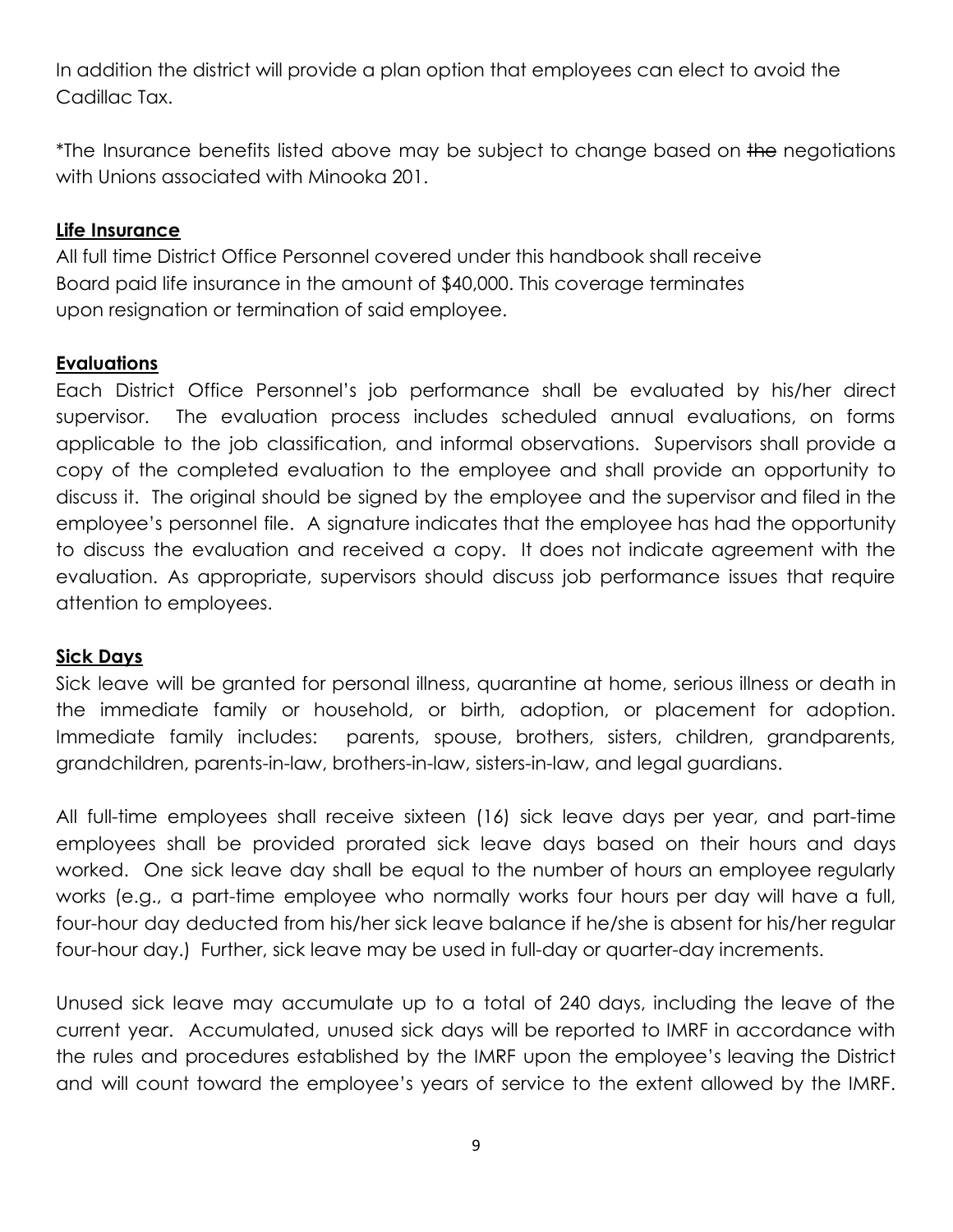The Business Office shall maintain an accounting of the employee's sick leave and shall notify the employee of such accounting at the beginning of each fiscal year.

Unless otherwise required by law, sick leave days shall not accrue while an employee is on leave pursuant to Worker's Compensation, Illinois Municipal Retirement Fund Disability or any other unpaid leave.

The Board reserves the right to require such reasonable evidence as it may desire confirming the necessity for the use of sick leave by an employee. Employees requesting to be absent from work and to utilize sick leave benefits shall contact the immediate supervisor in a manner as designated by the immediate supervisor at the beginning of the school year. The employee shall complete the required employer form for absences on the day the employee returns to work. If an employee must leave work, the part of the day missed shall be computed to the nearest quarter of a day.

Employees may use sick and/or personal leave days to attend the funeral of any relative included in the definition of immediate family or household. An employee may also use sick and/or personal leave days to attend the funeral of a non-relative provided such attendance does not adversely affect the operations of the school district, as determined by the employee's immediate supervisor.

## **Personal Leave**

For full-time employees, personal leave shall consist of two (2) days per year. If any of these personal leave days are not taken, up to a maximum of two (2) days shall be carried over to the next year as personal leave days so that an employee may have a maximum of four (4) personal leave days to use in one year. All other unused personal leave days will be accumulated as sick leave at the start of the next year. Any personal leave remaining unused at the end of an employee's final year of employment with the District shall be converted to sick leave days as long as such accumulation does not exceed 240 sick leave days.

Part-time employees shall receive prorated personal leave.

Application for the use of personal leave shall be made to the immediate supervisor three (3) days in advance, except in case of emergency. An emergency application shall set forth the nature of the emergency and shall be submitted as soon as practical.

Personal leave shall not be taken immediately before or after a holiday, winter break, spring break, or the first and last five (5) days of the school year, unless the employee has received prior approval from the Superintendent or designee. The Superintendent or designee may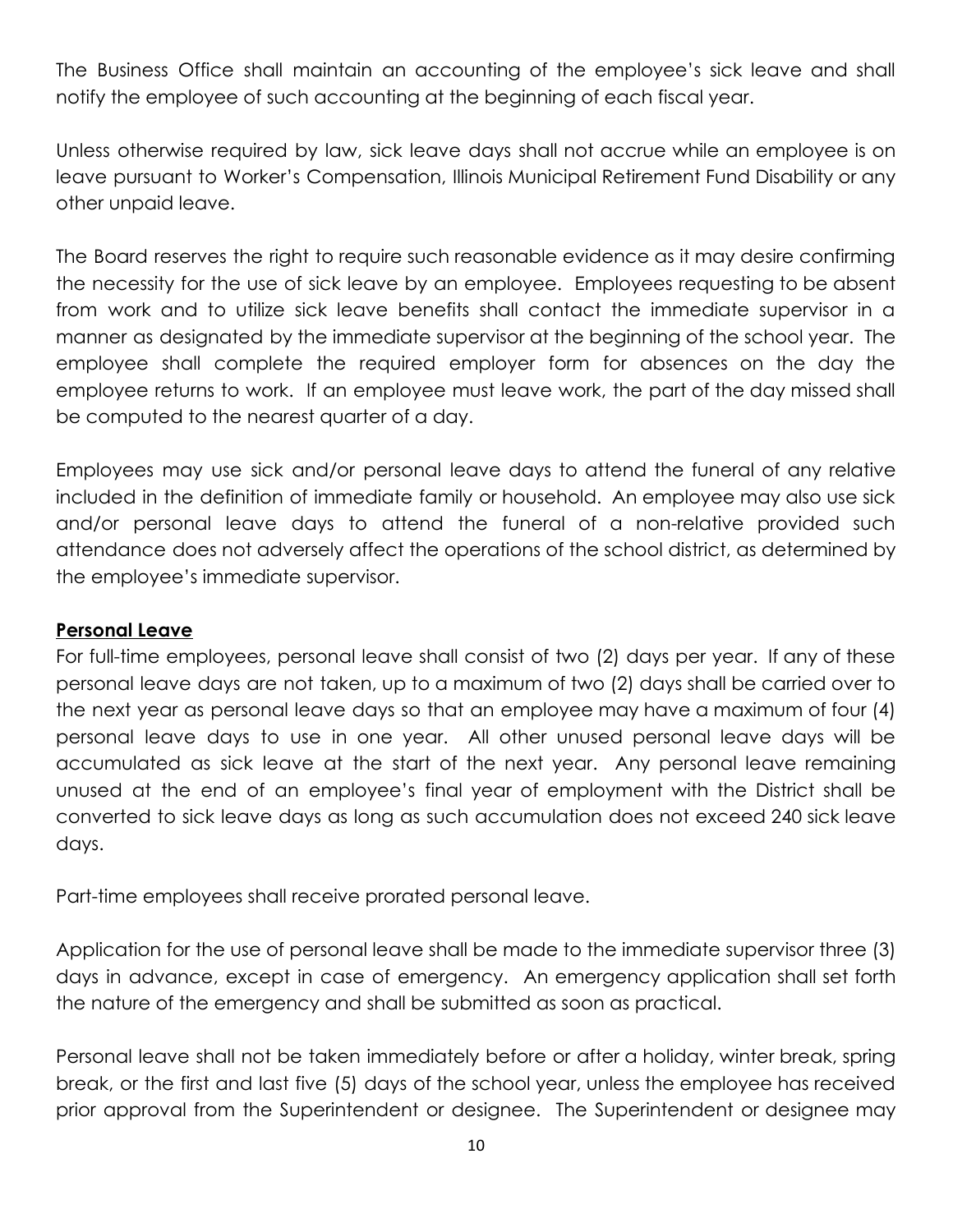grant such leave in an emergency situation or for other valid reasons. The application for such leave as described in this paragraph shall be in writing and shall state the reason for the requested leave. Personal leave is intended to be used for transacting business or other personal matters that can only be done during the employee's working hours.

Personal leave shall not be used for vacations or to extend a vacation, or for any activity that will produce income for the employee or during a work stoppage of any kind. Personal leave shall not be used in increments of less than quarter of a day or on an in-service and/or institute training day. In addition, personal leave is subject to the availability of any necessary replacement. Finally, personal leave may not be used when the employee's absence would create an undue hardship. The grant or denial of such leave is within the discretion of the Superintendent or designee.

#### **Bereavement Leave**

Each employee working twenty (20) or more hours a week shall be granted two days per occurrence non-cumulative paid days for bereavement leave in the event of the death in the immediate family. The immediate family shall be defined as parent, spouse, brother, sister, children, life partner, grandparents, grandchildren, parents-in-law, brothers-in-law, sisters-in-law, and those over whom the employee has legal guardianship or relatives living in the employee's immediate household.

#### **Jury Duty Leave**

Any employee required to report for jury duty will continue to receive their pay with no loss of leave time, seniority, or any other benefits. The employee will be paid the difference between the compensation received for jury duty and the employee's daily rate of pay after the employee presents the Business Office with proof of service on jury duty and the amount of pay received.

## **Workers Compensation Leave**

Employees receiving worker's compensation temporary total disability paychecks from the School District's worker's compensation insurer may retain such checks and receive a supplemental payment from the District of one-third of a day of available sick, vacation, personal or other paid leave, less applicable deductions. Upon payment to the employee for any such leave, one-third of a day of the leave will be subtracted from the employee's corresponding accumulated leave. If no sick, vacation, personal or other paid leave is available the employee will not receive any supplemental payment from the District beyond the worker's compensation check.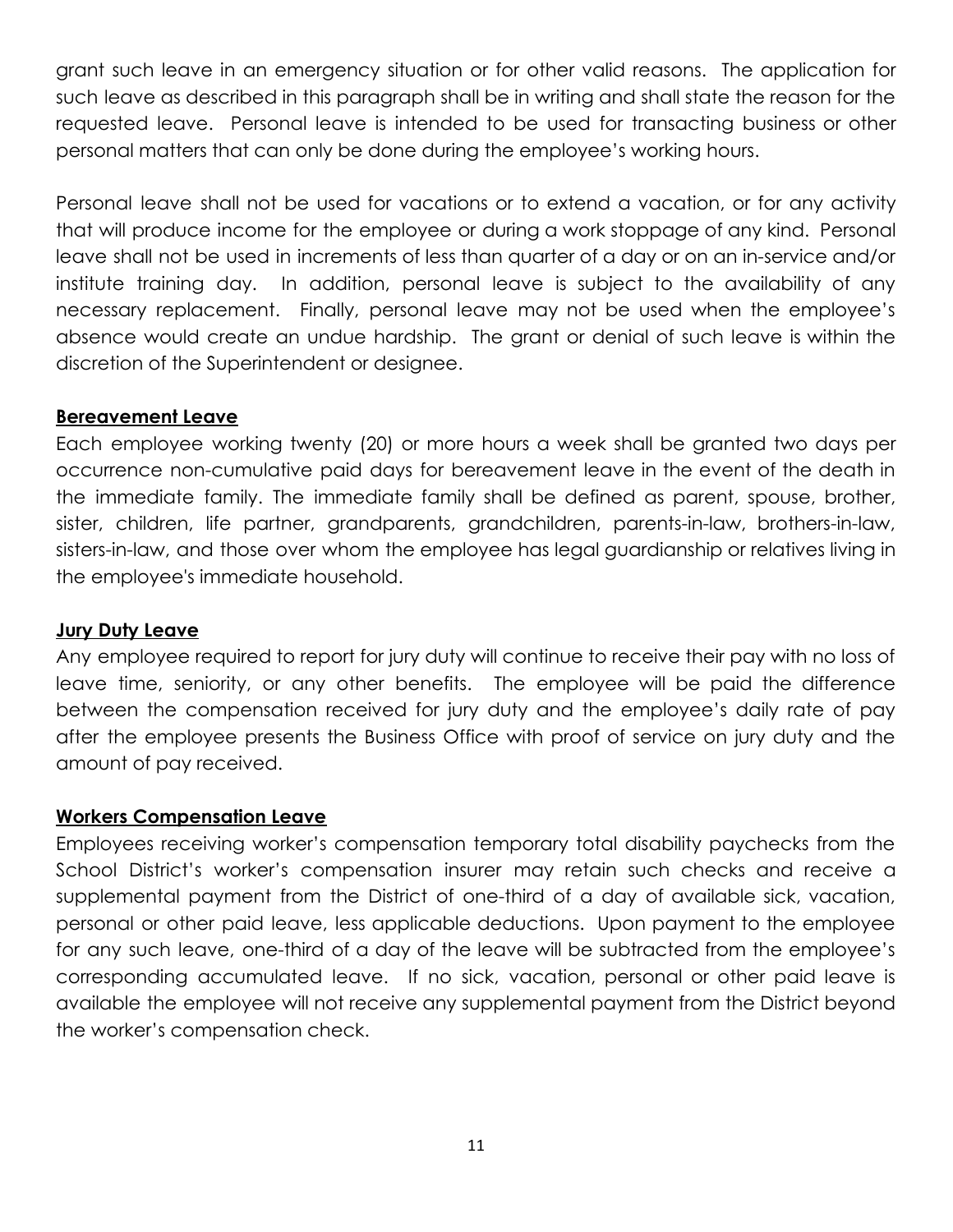Days on workers' compensation leave shall count as days worked for seniority. Employees on workers' compensation leave shall not accrue sick leave days, personal days or vacation days.

## **Leave of Absence Without Pay**

A leave of absence without pay may be granted to a full time employee with a minimum of two (2) years of service in the District by the Board for a period of one (1) year or less at the request of the employee and upon the recommendation of the Superintendent or designee.

The granting or denying of a leave of absence shall not be precedential with respect to granting or denying any other leave of absence for the employee requesting the leave or any other employee. An employee on a leave of absence without pay does not earn additional sick leave, personal days, and vacation days until the employee returns to service. An employee also does not accrue seniority while on a leave of absence without pay except as provided in the definition of seniority. Moreover, to the extent allowed by law, an employee's leave of absence without pay will be considered by the Board when determining that employee's pay for the year following the leave of absence.

An employee on leave of absence without pay shall have the right to continue his/her health insurance coverage (if applicable) at the employee's expense provided the employee complies with all applicable COBRA regulations and procedures of the insurance carrier.

## **Vacation Leave**

Vacation days are granted to full-time twelve (12) month employees. All vacations will be determined based on the fiscal year (i.e., July 1 to June 30). Vacation Leave is granted as follows:

New employees in their first fiscal year of employment will have vacation leave prorated at the rate of 0.83 days per complete month (10 days/12 months) and will be eligible to take such accrued vacation after the next July 1. No vacation leave will be allowed before the vacation days have been earned. For all other employees, the length of vacation is based on the number of years of continuous service in the District.

| Upon completion of one (1) full fiscal year   | $=$     | 10 working days |
|-----------------------------------------------|---------|-----------------|
| Upon completion of five (5) full fiscal years | $=$ $-$ | 15 working days |
| Upon completion of ten (10) full fiscal years | $=$ $-$ | 20 working days |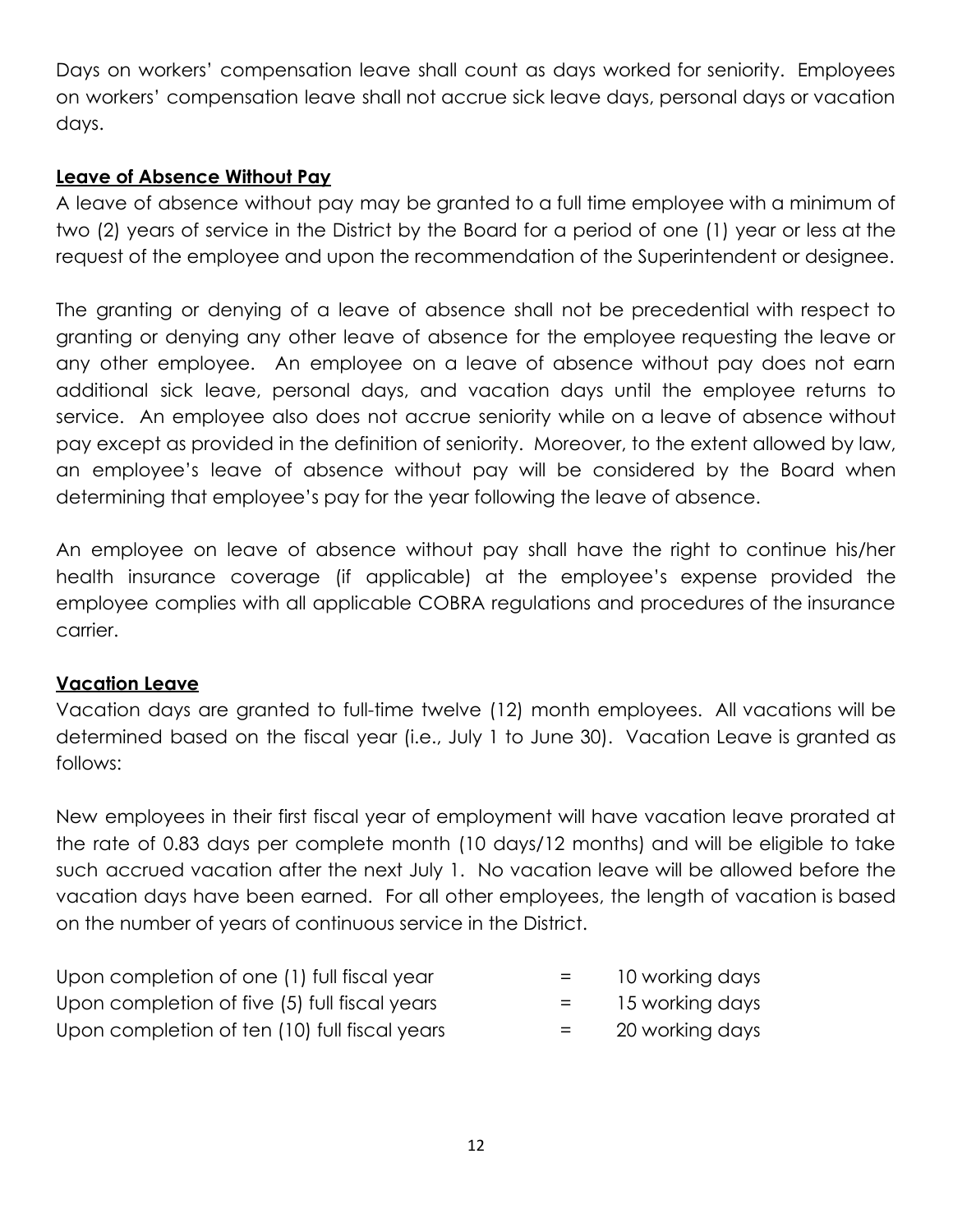## **Other General Procedures**

- Employees may carry over 5 vacation days from school year to school year, but must be used by December 31 of the new work year or those five (5) days will be lost. Vacations are to be scheduled at times that are best for the District and the employee. Employees must submit a written vacation request to their immediate supervisor.
- A day of vacation leave will not be charged should a holiday fall during the vacation leave.
- Vacation leave shall accrue only when an employee is on the job. Vacation days shall not accrue when an employee qualifies for benefits under Workers Compensation, IMRF Disability or is on unpaid leave.
- **●** Upon separation from the District, the employee will receive any unused vacation leave in salary at the employee's regular daily rate of pay and in accordance with applicable state and federal law.
- Vacation days used during the summer months may be charged at 1.25 of a day if the employee is working a ten (10) hour four (4) day work week, or prorated based on their work week.

## **Holidays**

Unless the District receives a waiver or modification of the *School Code* allowing it to schedule school on a holiday listed below, District employees will not be required to work on the following days; however, the Board may require employees to work on a holiday during an emergency or for the continued operation or maintenance of its facilities:

| New Year's Day                                            | New Year's Eve                          |
|-----------------------------------------------------------|-----------------------------------------|
|                                                           |                                         |
| Dr. Martin Luther King, Jr. Birthday                      | President's Day                         |
| Casimir Pulaski's Birthday                                | Good Friday                             |
| <b>Memorial Day</b>                                       | Juneteenth (when it falls on a weekday) |
| Independence Day                                          | Labor Day                               |
| Columbus Day                                              | Veteran's Day                           |
| <b>Thanksgiving Day</b>                                   | Thanksgiving Friday                     |
| Christmas Day                                             | Christmas Eve                           |
| Day after Christmas                                       |                                         |
| *Paid holidays apply to twelve (12) month employees only. |                                         |

If Independence Day, Christmas Day, or New Year's Day falls on either a Saturday or Sunday, either the preceding Friday or the following Monday shall be declared a holiday for employees.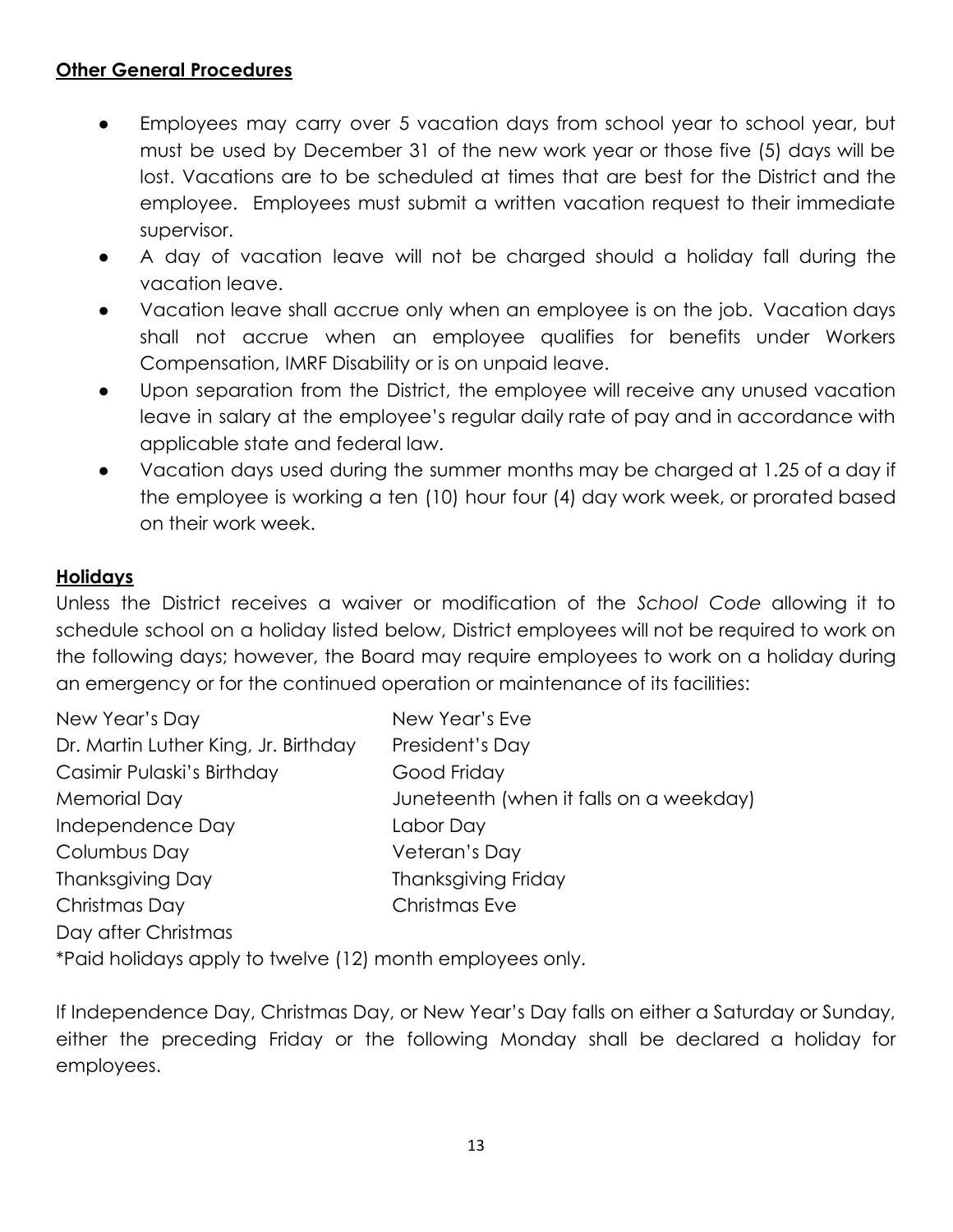In the event that Dr. Martin Luther King, Jr.'s Birthday, Presidents Day, Casimir Pulaski's Birthday, Columbus Day, or Veteran's Day, is no longer classified as a school holiday or the District uses a current holiday as a pupil attendance day or institute day, the holiday shall be recognized on another day on the school calendar.

#### **Other Leave Rights**

District Office Personnel are also afforded other leave rights by Board policy and federal and state statute, including, but not limited to, *Family and Medical Leave* [\(Board](https://resources.finalsite.net/images/v1650642549/min201org/l555omerqnqcr4le3bjo/5185_1.pdf) Policy 5:185), Temporary Illness or Incapacity [\(Board](https://resources.finalsite.net/images/v1582056574/min201org/uhl3rlakoyjbixzfvldz/5180_1.pdf) Policy 5:180), Sick Days, Vacation, Holidays, and Leaves [\(Board](https://resources.finalsite.net/images/v1650642488/min201org/rvwgf67ehmacb01na1ed/5330_1.pdf) Policy 5:330), leave of absence pursuant to the *Americans with Disabilities Act*, and Religious Holidays [\(Board Policy 5:70\)](https://resources.finalsite.net/images/v1556829329/min201org/jldvftfznmqqyxdqsap2/570.pdf).

## **Resignation and Retirement**

For an employee required to participate in the Illinois Municipal Retirement Fund (IMRF), the District shall deduct the required member contributions from such employee's salary at the time wages are paid and remit such contribution to the IMRF on behalf of such employee. Employees can find more information on IMRF by visiting their website, [www.imrf.org.](http://www.imrf.org) An employee is requested to provide a two (2) week notice of a resignation. A resignation notice cannot be revoked once given. An employee planning to retire should notify his/her supervisor at least two (2) months before the retirement date.

## **Retirement Benefits**

Employees with at least ten (10) years consecutive service to the District will receive a longevity stipend of \$250 for every year of service upon board approved retirement from the District. To be eligible for this stipend, the employee must give the Board a minimum of two (2) months' notice. Employees should contact the Business Office to initiate retirement. In addition, employees who retire from the District under this program shall receive \$35 per day, or each unused sick day not reported to IMRF, to be paid after last pay as a post retirement benefit payment.

## **Final Paycheck**

A terminating employee's final paycheck will be adjusted for any unused, earned vacation credit. Employees are paid for all earned, unused vacation. Terminating employees will receive their final pay on the next regular payday following the date of termination, except that an employee dismissed due to a reduction in force shall receive his/her final paycheck on or before the next regular pay date following the last day of employment.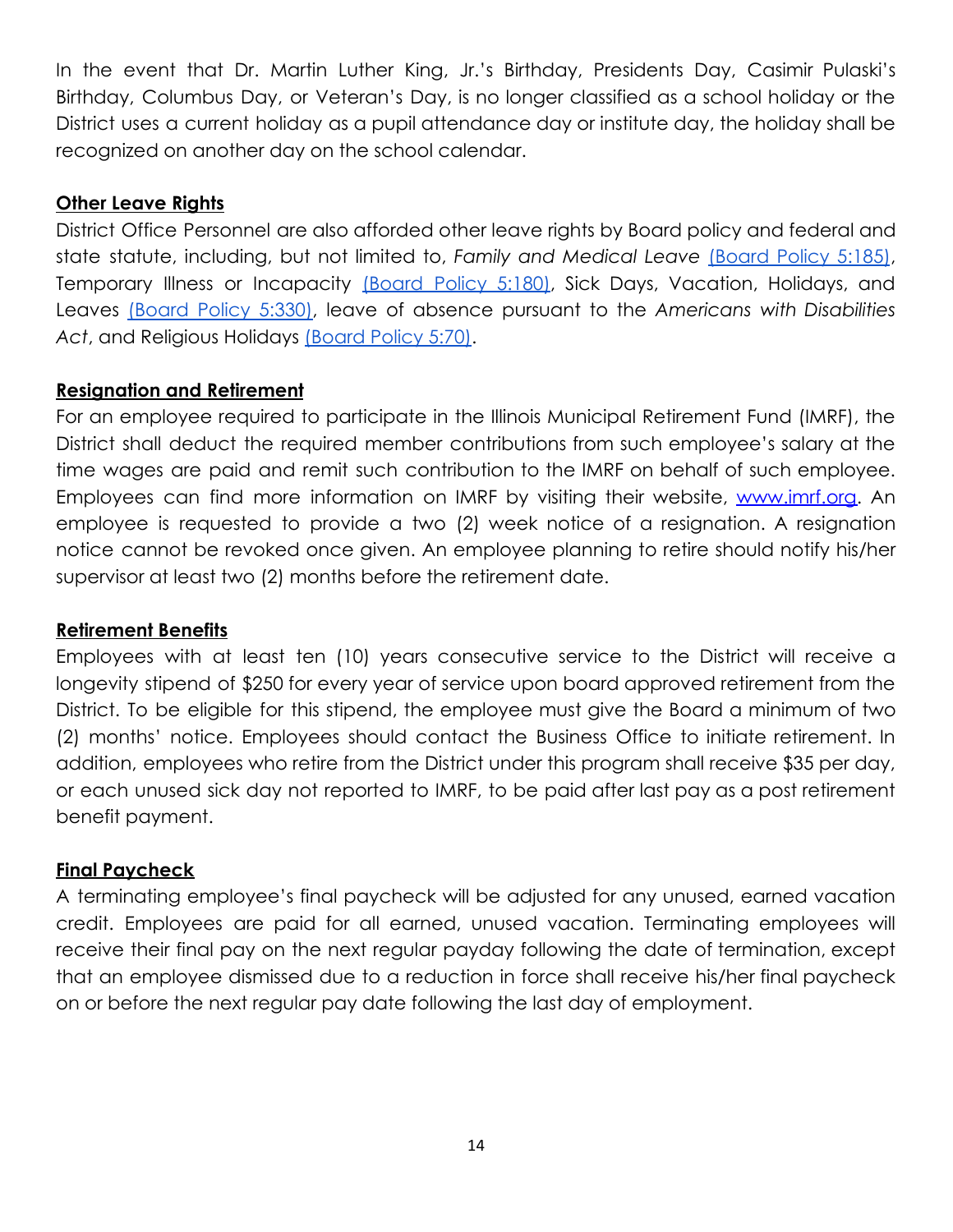## **POLICIES AND PROCEDURES**

As a condition of employment, District Office Personnel must complete yearly training as mandated by ISBE (Illinois State Board of Education). A list of applicable trainings will be shared with employees at the onset of each school year and completion of these trainings will be tracked by the employee's direct supervisor.

## **Equal Opportunity Employer and Minority Recruitment (MCCSD #201 [POLICY NO. 5:10\)](https://resources.finalsite.net/images/v1649098969/min201org/snmny9olr5ikocf10atw/510_1.pdf)**

It is the Board's policy to comply with all federal and Illinois employment laws. The Board shall provide equal employment opportunities to all persons regardless of their race, color, creed, religion, national origin, sex, sexual orientation, age, ancestry, marital status, arrest record, military status, order of protection status, unfavorable military discharge, citizenship status provided the individual is authorized to work in the United States, use of lawful products while not at work, being a victim of domestic or sexual violence, genetic information, physical or mental handicap or disability, if otherwise able to perform the essential functions of the job with reasonable accommodation, credit history, unless a satisfactory credit history is an established bona fide occupational requirement of a particular position, or other legally protected categories.

## **Workplace Harassment Prohibited (MCCSD #201 POLICY [NO. 5:20](https://resources.finalsite.net/images/v1649098969/min201org/vuuz2el9tahujbjxlgkc/520_1.pdf))**

The Board expects the workplace environment to be productive, respectful, and free of unlawful harassment. Employees shall not engage in harassment or abusive conduct on the basis of any protected status identified in Board [policy](https://resources.finalsite.net/images/v1649098969/min201org/snmny9olr5ikocf10atw/510_1.pdf) *5:10, Equal Employment Opportunity and Minority Recruitment,* or in state or federal law. Harassment of students, including, but not limited to, sexual harassment, is prohibited by Board [policy](https://resources.finalsite.net/images/v1651173087/min201org/nthmdrs9ptvuwk15h2to/720.pdf) *7:20, Harassment of Students Prohibited*.

## **Sexual Harassment Prohibited**

The Board seeks to provide a workplace environment free of unwelcome sexual advances, requests for sexual favors, and other verbal or physical conduct, or communications constituting harassment on the basis of sex as defined and otherwise prohibited by State and federal law.

Employees shall not make unwelcome sexual advances or request sexual favors or engage in any unwelcome conduct of a sexual nature when: (1) submission to such conduct is made either explicitly or implicitly a term or condition of an individual's employment; (2) submission to or rejection of such conduct by an individual is used as the basis for employment decisions affecting such individual; or (3) such conduct has the purpose or effect of substantially interfering with an individual's work performance or creating an intimidating, hostile, or offensive working environment. Sexual harassment prohibited by this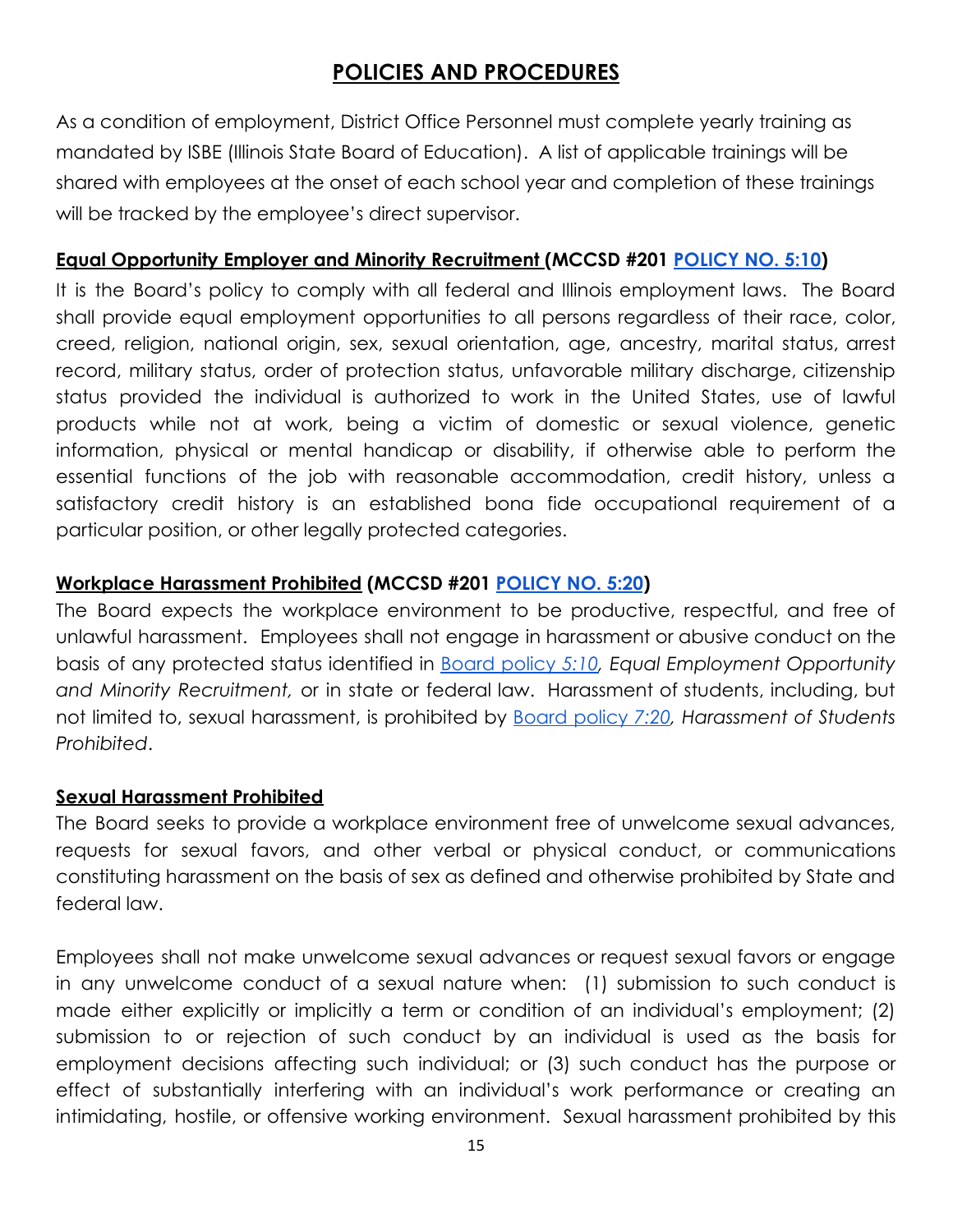policy includes verbal or physical conduct. The terms intimidating, hostile, or offensive include, but are not limited to, conduct that has the effect of humiliation, embarrassment, or discomfort. Sexual harassment will be evaluated in light of all the circumstances.

## **Making a Complaint - Enforcement**

A violation of this policy may result in discipline, up to and including discharge. Any person making a knowingly false accusation regarding harassment will likewise be subject to disciplinary action, up to and including discharge. An employee's employment, compensation, or work assignment shall not be adversely affected by complaining or providing information about harassment. Retaliation against employees for bringing bona fide complaints or providing information about harassment is prohibited (see Board [policy](https://resources.finalsite.net/images/v1645132975/min201org/okhlto6j6zttlgbqccio/2260_3.pdf) *[2:260, Uniform Grievance Procedure](https://resources.finalsite.net/images/v1645132975/min201org/okhlto6j6zttlgbqccio/2260_3.pdf)*).

Aggrieved persons, who feel comfortable doing so, should directly inform the person engaging in the harassing conduct or communication that such conduct or communication is offensive and must stop.

Employees should report claims of harassment to the Nondiscrimination Coordinator and/or use the Board policy *2:260, Uniform [Grievance](https://resources.finalsite.net/images/v1645132975/min201org/okhlto6j6zttlgbqccio/2260_3.pdf) Procedure*. Employees may choose to report to a person of the employee's same sex. There are no express time limits for initiating complaints and grievances under this policy; however, every effort should be made to file such complaints as soon as possible, while facts are known and potential witnesses are available.

## **Whom to Contact with a Report or Complaint**

The Superintendent shall insert into this policy the names, addresses, and telephone numbers of the District's current Nondiscrimination Coordinator and Complaint Managers.

## **Nondiscrimination Coordinator:**

Ms. Sarah Massey 305 West Church Street Minooka, Illinois 60447 815-467-6121 ext 7018

## **Complaint Managers:**

Ms. Sarah Massey **Dr. Rodney Hiser** 305 West Church Street 800 Barberry Way Minooka, Illinois 60447 Joliet, Illinois 60431 815-467-6121 ext. 7018 815-290-7100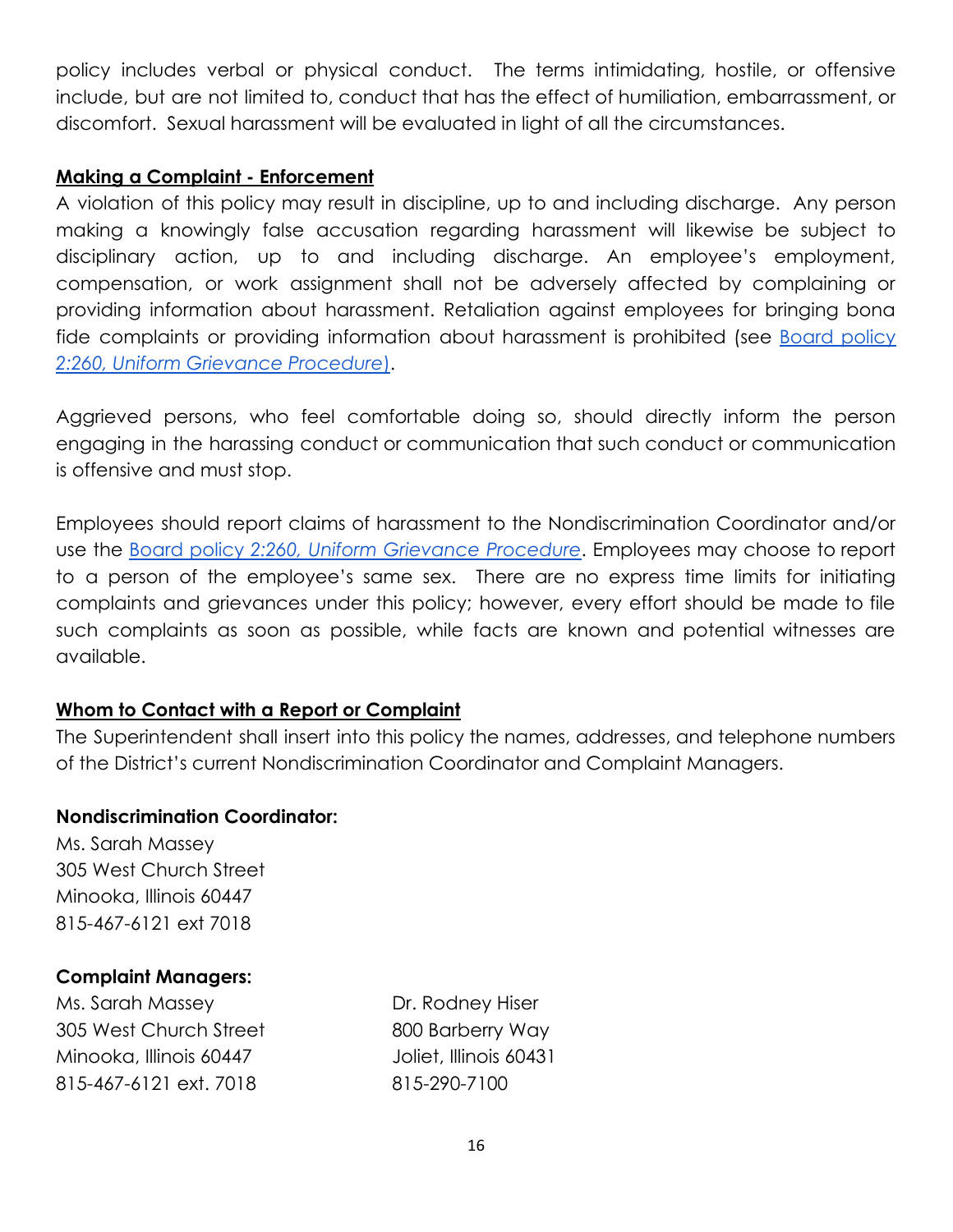The Superintendent shall also use reasonable measures to inform staff members and applicants of this policy, which shall include reprinting this policy in the appropriate handbooks.

## **Pesticide Registration: Hazardous and Infectious Materials (MCCSD #201 [POLICY NO. 4:160\)](https://resources.finalsite.net/images/v1649083169/min201org/cif5foaz5owzs0shwg7n/4160_1.pdf)**

The Superintendent shall take all reasonable measures to protect the safety of District personnel, students, and visitors on District premises from risks associated with hazardous materials, including pesticides and infectious materials.

School District #201 has an Integrated Pest Management (lPM) Policy that incorporates building maintenance, sanitation, physical barriers, and as a last resort, the safest, effective means of pesticide. Although we have no intention of spraying or fogging with pesticides, in the unlikely event this is found to be necessary, we are creating a voluntary registration. By putting your name on this list, you are asking to be notified four (4) business days before an airborne pesticide application. In the event of an extreme emergency when pesticides must be used immediately, we will notify you as soon as possible. Contact the Assistant Superintendent's office at 815-467-3127 if you wish to be added to the registry**.**

## **Policy on Employee Internet Access and Use**

District 201 is connected to the Internet. By being connected to the Internet, both students and staff have potential access to: electronic mail communication; information via the World-Wide Web; various research sources including certain university library catalogs; the Library of Congress; and other research databases. The use of the term "Internet" or "network" in this policy refers to all information accessed through the School District's computer network from the various sources as identified above. The School District's computer network and its use of the Internet are part of the District's curriculum and not a public forum for general use. The Board of Education denies any responsibility for any information, including its accuracy or quality, obtained through use of or by transmission via the Internet. Further, the Board of Education denies responsibility for any information that may be lost, damaged or altered or unavailable when using the District's computer network. Students and their parents shall be solely responsible for any unauthorized charges or fees resulting from a student's access to the Internet. Likewise, employees of District 201 shall be responsible for any unauthorized charges or fees resulting from access to the Internet. Authorized use of the School District's computer network and the Internet shall be governed by administrative procedures developed by the Superintendent.

## **Employee Authorization for Internet Access**

Each District 201 employee must sign this Authorization as a condition for using the District's Internet connection. Please read this document carefully before signing.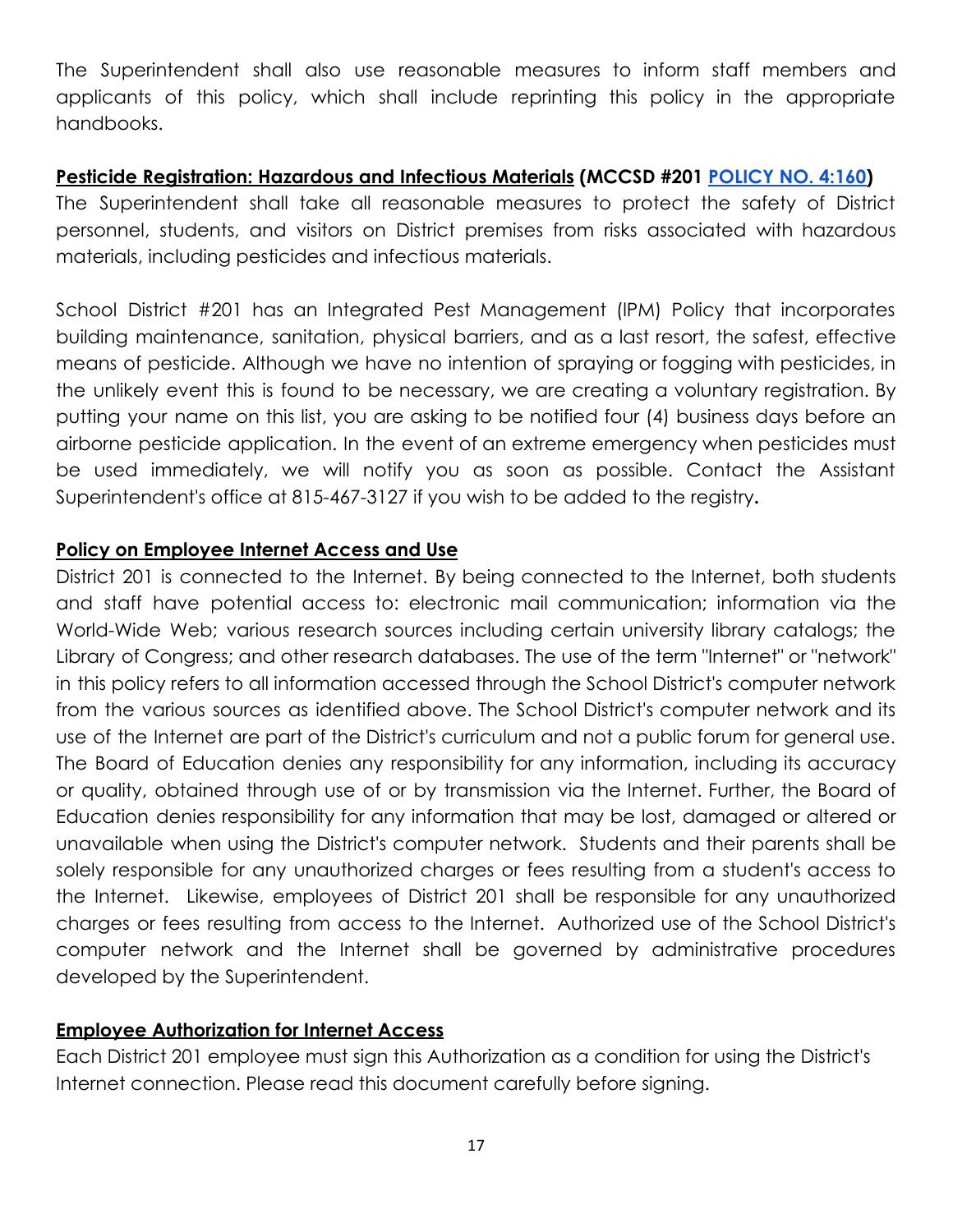School District 201 computing and networking resources are for the use of authorized School District 201 employees, students, and affiliated organizations.

The computer and the network, including any non-School District 201 network or computing resource to which District 201 may be connected (e.g., the Internet), are intended to provide authorized users with access to both local and worldwide networks and computer resources. The systems are intended to be used solely for academic and administrative purposes. As such, the School District's computer network is part of the District's curriculum and not a public forum for general use. Access will be granted to employees who successfully complete a telecommunications staff development class or can document knowledge of the objectives taught in such a class. Each employee has the responsibility that all of his/her communications are appropriate and professional in the school environment.

## **Terms and Conditions of Use**

Acceptable Use - Acceptable employee uses of the District's computer network include the following:

- a. Curricular and co-curricular activities or in support of such activities;
- b. Research consistent with the goals and purposes of the District;
- c. Communications between students, faculty, staff, and the local and global communities;
- d. Development and implementation of the curriculum;
- e. Professional development of staff members; and
- f. Administrative or managerial record-keeping, data access or research.

Privileges - Use of the District's Internet access is a privilege, not a right, and inappropriate use will result in cancellation of those privileges. Any infraction of the Internet Policy will be reported to the principal or other District administrators for appropriate resolution.

Unacceptable Use - Employees are responsible for their own actions and activities involving the District's computer network. Unacceptable uses of the network include, but are not limited to, the following:

- a. Using the network for any illegal activities, including violation of copyright laws or other contracts, or transmitting any material in violation of any federal or Illinois statute or regulation;
- b. Downloading of material protected or prohibited by legal statutes regardless of whether it is copyrighted or devirused;
- c. Using the network for private financial or commercial gain;
- d. Wastefully using resources, such as file space;
- e. Gaining unauthorized access to resources or entities;
- f. Invading the privacy of individuals;
- g. Using another user's account or password;
- h. Posting anonymous messages;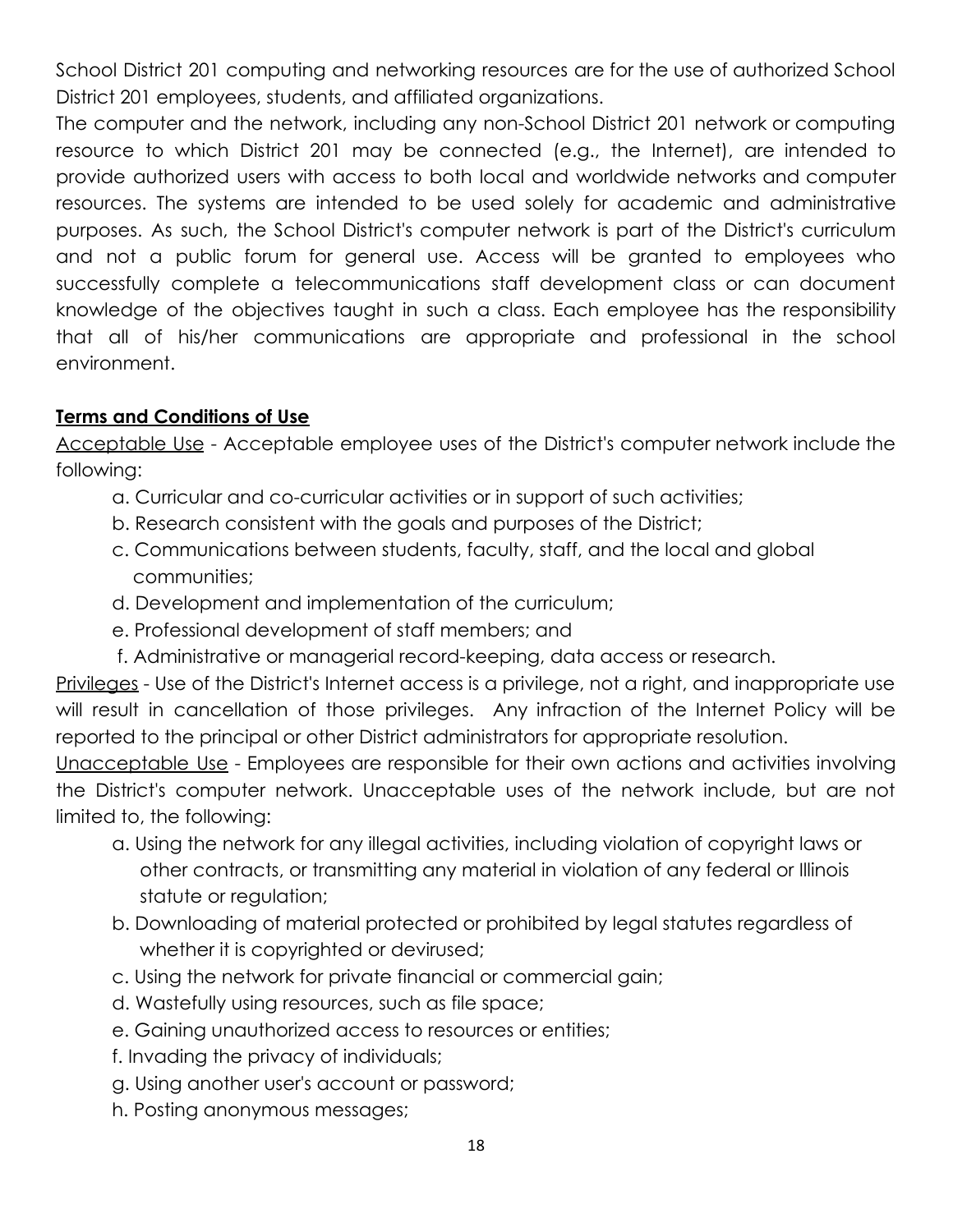- i. Posting material authored or created by another without his/her consent;
- j. Using the network for commercial or private advertising;
- k. Accessing, submitting, posting, publishing, or displaying any defamatory, inaccurate, abusive, obscene, profane, sexually oriented, threatening, racially offensive, harassing, or illegal material;
- l. Using the network while access privileges are suspended or revoked;
- m. Deliberately circumventing the district's filtering system.

Network Etiquette - Employees are expected to abide by the generally accepted rules of network etiquette. These include, but are not limited to, the following:

- a. Be polite. Do not become abusive in your messages to others;
- b. Use appropriate language. Do not swear or use vulgarities or any other inappropriate language;
- c. Do not reveal the personal address or telephone number of students or colleagues;
- d. Recognize that electronic mail (E-mail) is not private. People who operate the system have access to all mail. Messages relating to or in support of illegal activities will be reported to the authorities;
- e. Do not use the network in any way that would disrupt its use by other users.

No Warranties - The District makes no warranties of any kind, whether expressed or implied, for the services it is providing. The District will not be responsible for any damages employees may suffer. This includes loss of data resulting from delays, non-deliveries, missed-deliveries, or service interruptions or the employee's errors or omissions. Use of any information obtained via the Internet is at the employee's own risk. The District specifically denies any responsibility for the accuracy or quality of information obtained through internet services.

Indemnification - The employee agrees to indemnify the School District for any losses, costs, or damages, including reasonable attorneys ' fees, incurred by the District relating to, or arising out of the employee's breach of this authorization.

Security - Network security is a high priority. If an employee identifies a security problem on the Internet, the employee must notify the system administrators or building principal. Do not divulge this problem to other users. Employees are to keep their account and password confidential. Do not use another individual's account without written permission from the individual. Attempts to log-on to the Internet as a system administrator will result in cancellation of user privileges. Any employee identified as a security risk may be denied access to the network.

Vandalism - Vandalism will result in cancellation of privileges and other disciplinary action. Vandalism is defined as any malicious attempt to harm or destroy data of another user, the Internet, or any other network. This includes, but is not limited to, the uploading or creation of computer viruses.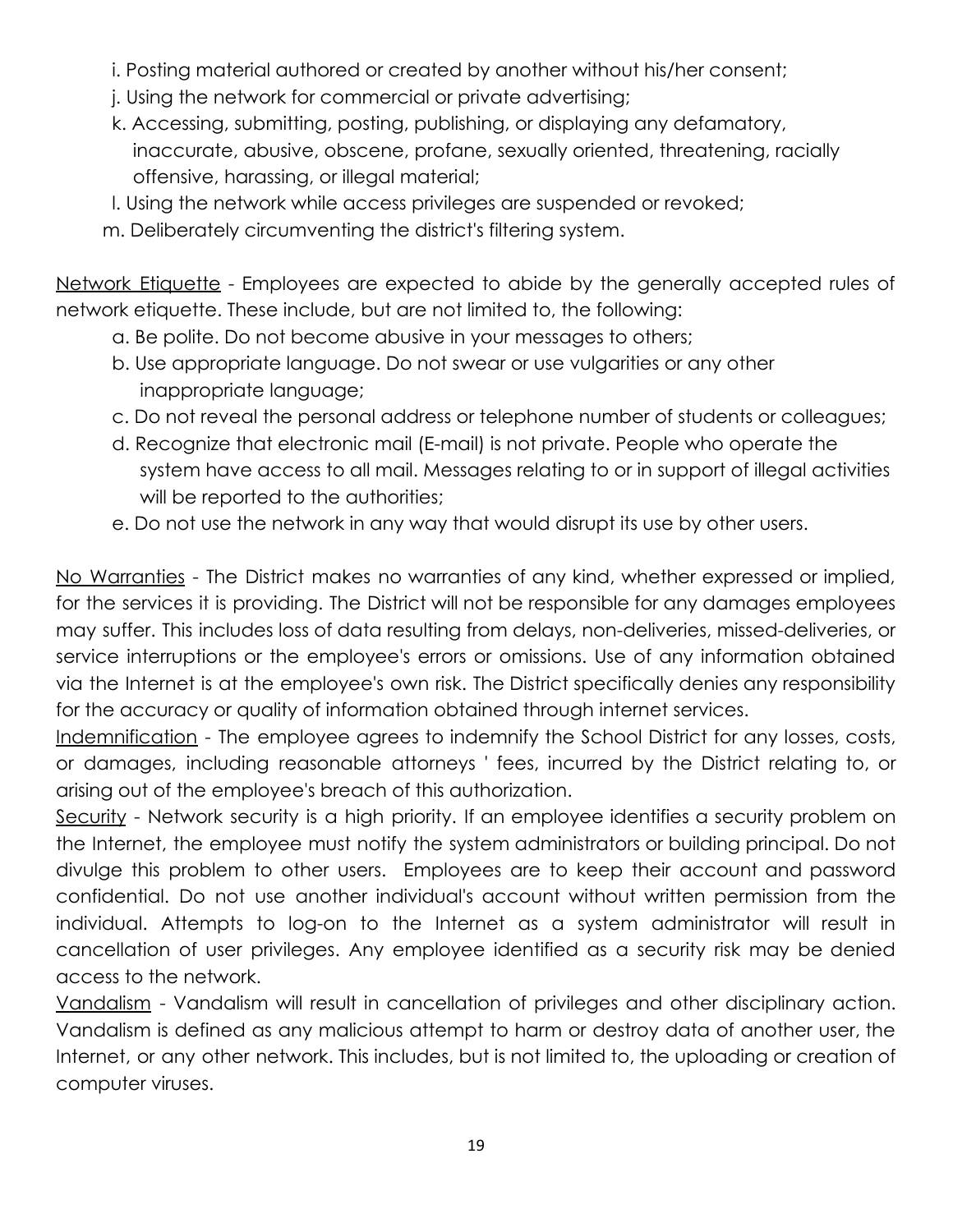Telephone Charges - The District assumes no responsibility for any unauthorized charges or fees, including telephone charges, long-distance charges, per minute surcharges, and/or equipment or line costs.

Monitoring - The District will monitor employee use of District 201's computer network including, but not limited to, e-mail and general network activity.

## Disciplinary Action for Employees/Non-Employees

a. Any employee who is found in violation of the District's computer policy or accompanying procedures may be subject to the following disciplinary action:

- First Offense Discussion of problems with the employee.

- Second Offense Denied access to district computers or Internet.
- Third Offense Action taken in accordance with Board Policy

Based on the severity of the violation any or all of the disciplinary steps may be bypassed and the next step initiated.

b. Cases involving suspected or alleged criminal acts will be referred to law enforcement authorities.

## Termination of Authorized Use

The Board of Education recognizes the need for secure computing and networking facilities and authorizes the administration to terminate network computer access when such access is no longer needed. Reasons for terminating the authorized use by an employee may include, but are not limited to, the following:

a . The individual is no longer employed; or

b. The employee is denied access for disciplinary reasons.

Employees need only to sign this Authorization of Internet Access once while employed by District 201.

I understand and will abide by the above Authorization for Internet Access. I further understand that should I commit any violation, my privileges may be revoked, and school disciplinary action and/or appropriate legal action may be taken. In consideration for using the District's Internet connection and having access to public networks, I hereby release School District 201 and its Board of Education, members, employees, and agents from any claims and damages arising from my use or inability to use the Internet.

## **Drug- and Alcohol-Free Workplace (MCCSD#201 POLICY [NO. 5:50](https://resources.finalsite.net/images/v1649098969/min201org/mis7zebuhp7lxabq0cki/550_1.pdf))**

All District workplaces are drug- and alcohol-free workplaces as required under Illinois and federal law. Employees are prohibited from possessing, distributing, using, consuming, or being under the influence of alcohol or a controlled substance while on District premises or while performing work for the District. <u>[Board](https://resources.finalsite.net/images/v1649098969/min201org/mis7zebuhp7lxabq0cki/550_1.pdf) Policy 5:50</u>, which governs the drug- and alcohol-free workplace requirements, may be found on the District's website. Any employee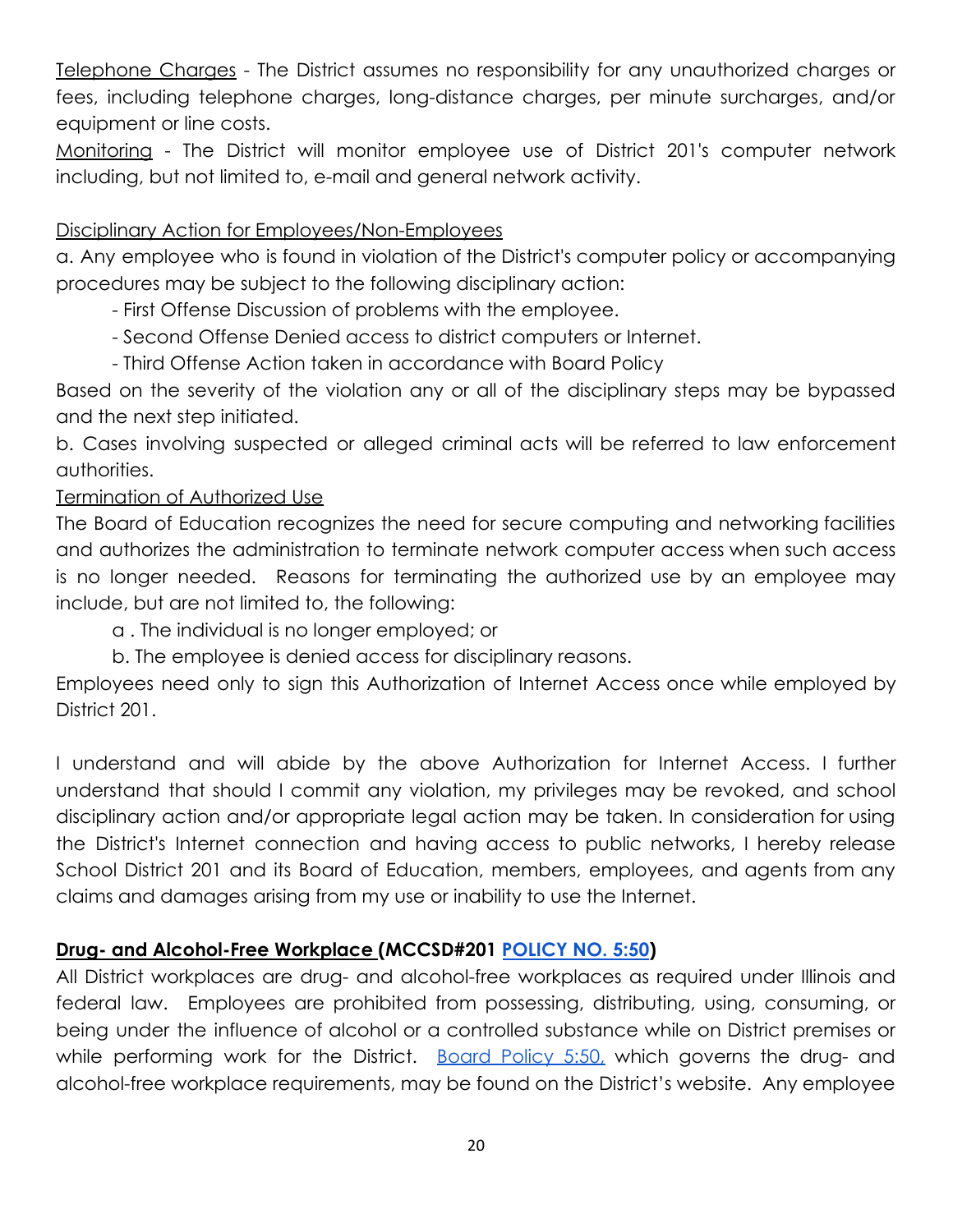who violates this policy may be subject to disciplinary action, up to and including termination from employment.

**Smoking Prohibited** Employees are prohibited by state law from smoking on school property including before or after the regular school day or on days when school is not in session.

## **Disciplinary Action**

Employees are expected to comply with the policies of the Board of Education, federal and Illinois laws and mandates, and District rules and regulations. In general, any act, the consequence of which might result in harm to the District or its employees, or which interferes or tends to interfere with the rights or property of the District or its employees, may subject the offender to disciplinary action.

The following rules are intended to provide a general guide to the type of conduct that may be considered sufficient grounds for disciplinary action or termination from employment. The disciplinary action, ranging from reprimand to immediate discharge, will depend upon the circumstances of each case. Repeated violations of these rules may result in discharge even where separate offenses might be considered minor.

A District Office Personnel employee who commits any of the following violations of acceptable work behavior will be subject to disciplinary action. The misconduct listed below is not an exhaustive list of misconduct and other actions may be considered sufficient grounds for disciplinary action or termination from employment. The nature of the disciplinary action will depend on the seriousness of the offense, the surrounding circumstances, and/or the prior work record of the employee involved:

- (a) Excessive absenteeism, tardiness, or leaving work before the end of the established work day without permission;
- (b) Leaving your building during working hours without prior approval of your supervisor;
- (c) Use of profanity or abusive language towards students, supervisors, employees, or any persons associated with the district;
- (d) Outside employment or activities which interfere with regular working hours or productivity;
- (e) Failure to obtain and maintain satisfactory productivity and quality of work;
- (f) Failure to comply with safety rules and common safety practices;
- (g) Failure to properly report an injury or accident or falsely claiming injury;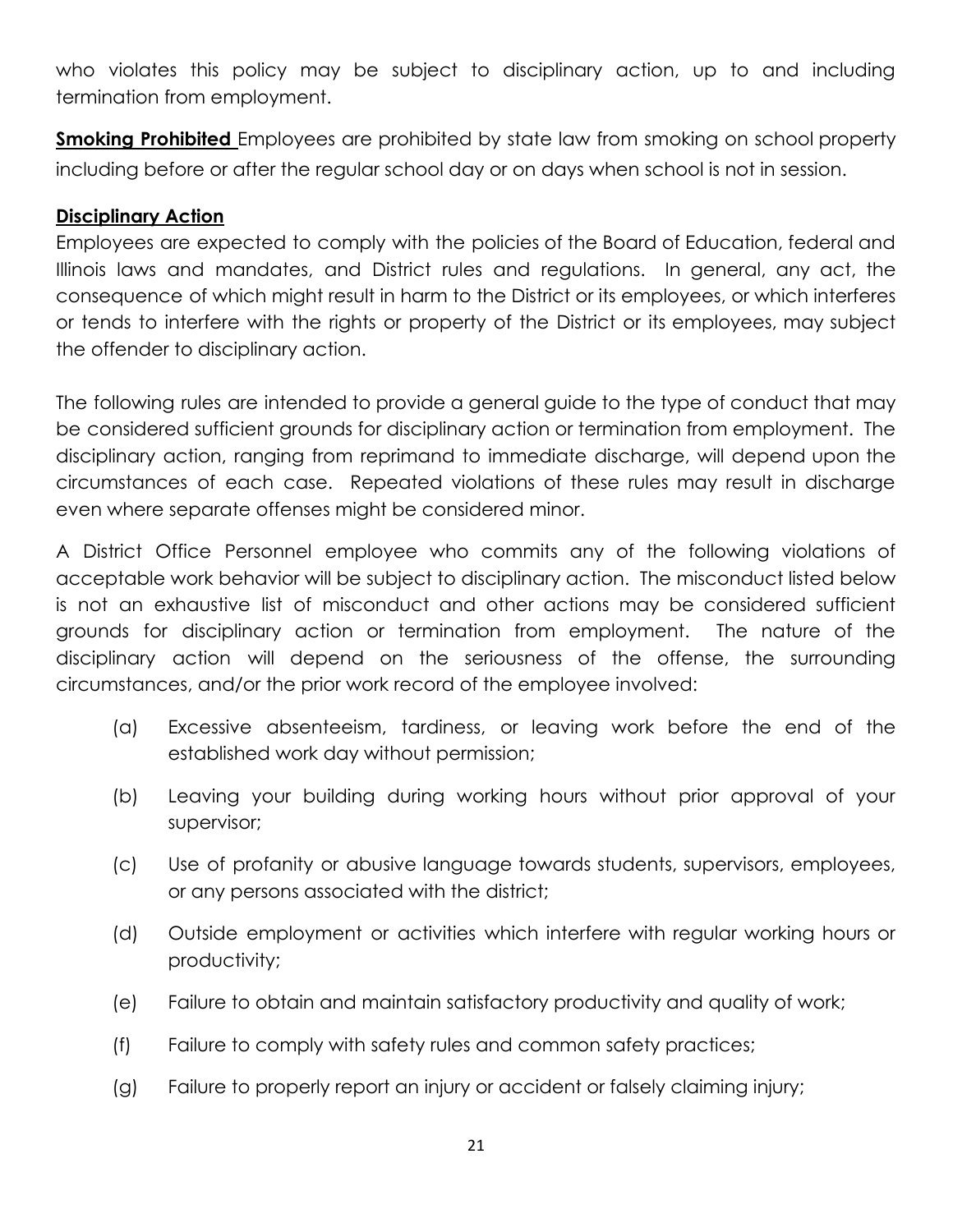- (h) Willful, deliberate, or continued violation of, or disregard of, the rules and regulations;
- (i) Excessive unauthorized personal telephone calls on working time;
- (j) Failure to notify supervisor prior to start of work if unable to report to work;
- (k) Unauthorized commitment of District funds, resources and facilities;
- (l) Unauthorized use of District equipment;
- (m) Making disparaging statements or spreading rumors which might harm the reputation of employees, students, parents, the District;
- (n) Violation of the District's Acceptable Use Guidelines for computer and telecommunications equipment;
- (o) Failure to file required reports appropriately or on a timely basis;
- (p) Failure to perform work in accordance with District standards and expectations; and
- (q) Any other act deemed detrimental to the District.

Employees who commit any of the following acts determined to be serious violations of acceptable work behavior, will be subject to immediate termination on the first offense:

- (a) Insubordination; refusal, or failure to obey instructions of your supervisor;
- (b) Drinking, possessing, or selling of alcoholic beverages on District premises at any time;
- (c) Possessing or selling of controlled substances on District premises at any time;
- (d) Working or reporting to work under the influence of alcohol or controlled substances;
- (e) Theft, misuse, or unauthorized removal of District, student or employee property;
- (f) Possession of weapons or firearms on District premises;
- (g) Abuse, damage or deliberate destruction of District or personal property;
- (h) Failure to maintain confidentiality as required under the District's confidentiality statement and policies;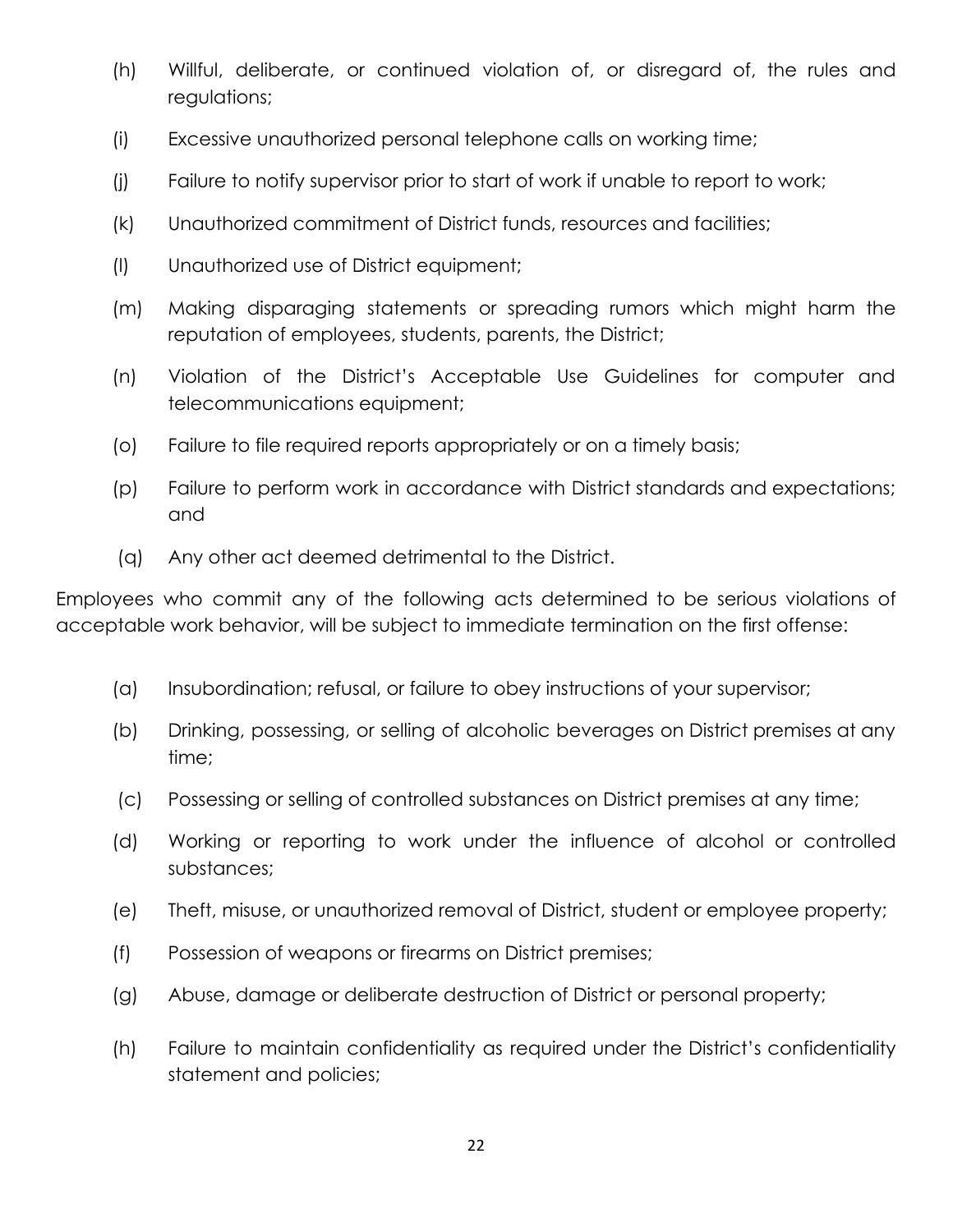- (i) Disorderly conduct on District property such as threatening, insulting or abusing any employee, student, parent or supervisor; and
- (j) Fighting or attempting bodily injury of a co-worker, student, parent or supervisor at any time on District premises.

#### **Abused and Neglected Child Reporting**

As required under Illinois law and **[Board](https://resources.finalsite.net/images/v1649098969/min201org/ewyidi4zaqwps5r5t8yv/590_2.pdf) Policy 5:90**, any District Office Personnel employee who has reasonable cause to suspect or receives knowledge that a student may be an abused or neglected child shall immediately report such a case to the Illinois Department of Children and Family Services (DCFS). The employee must also promptly notify the Superintendent or designee that a report has been made.

#### **Confidentiality of Information**

District Office Personnel employees who have access to confidential District information are prohibited from disclosing such information unless necessary in the performance of their job duties. Confidential information includes student and personnel records and information discussed by the Board in executive session. Disclosure of confidential information may constitute grounds for termination from employment.